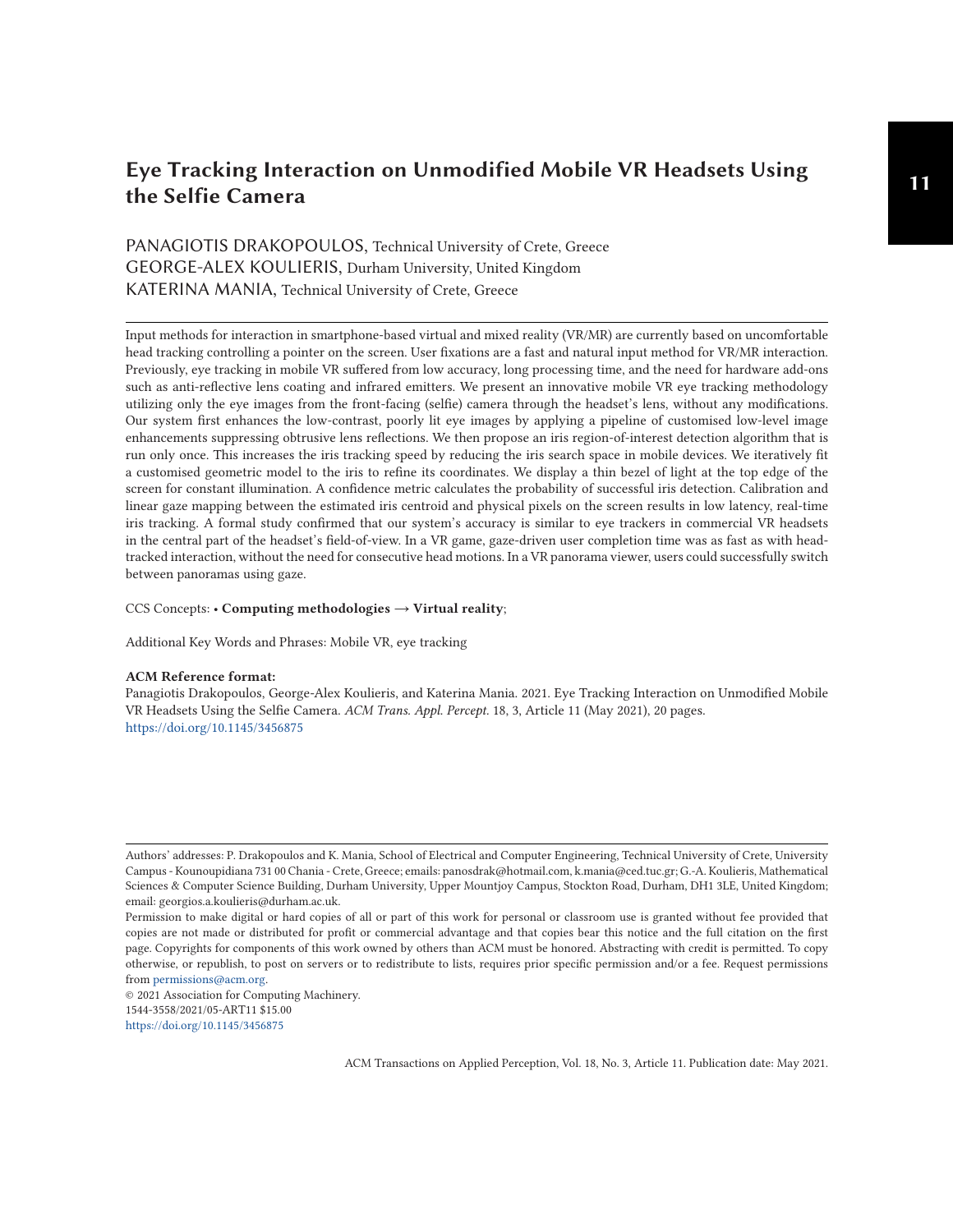#### 11:2 • P. Drakopoulos et al.

#### 1 INTRODUCTION

Low-cost mobile **virtual and mixed reality (VR/MR)** headsets, i.e., a mobile phone placed in an inexpensive cardboard or plastic case, represent a cheap, widely available medium for immersive VR/MR. Accurate eye tracking requires infrared illumination and cameras, unavailable on cheap mobile VR headsets. In this article, we propose a mobile VR eye tracking methodology, utilizing eye images from the front-facing (selfie) camera *without* headset modifications or add-on hardware, contrary to previous work. The achieved eye tracking accuracy is similar to eye trackers in commercial VR headsets in the central **Field-of-View (FoV)** of about 20◦ of visual angle.

Prior work has demonstrated that eye fixations are a natural input method for interaction with head-worn displays [\[8,](#page-17-0) [35\]](#page-18-0). Until now, input methods for interaction in mobile VR are usually limited to uncomfortable head tracking controlling a pointer on the screen or occasionally, using the side button of the case. Separately purchased gamepads have limited degrees of freedom employing a four-way digital cross, compatible with only a few applications.

Current eye tracking in headsets, such as the HTC Vive Pro Eye, relies on the enhanced pupil contrast provided by **infrared (IR)** light emitters. In mobile VR, illumination only emanates from the smartphone's screen. Robust eye tracking is, therefore, harder as light on the visible spectrum does not provide as much iris-pupil contrast as infrared. Thus, eye illumination and eye tracking depend on the displayed content. When the illumination is too strong, obtrusive reflections emerge on the headset's lens making eye detection hard. When the illumination is too weak, eye tracking fails as the iris is barely visible. Initial attempts for mobile VR eye tracking either involved add-on hardware such as mirrors [\[15\]](#page-18-0), anti-reflective layers to combat reflections [\[16\]](#page-18-0), or low-accuracy deep learning running on an external computer [\[3\]](#page-17-0) (Section 2). Our proposed technique improves upon previous work by customising an eye tracking pipeline from image acquisition to processing to gaze mapping to address mobile VR's challenges for iris detection, e.g., the lens reflections, the oblique placement of the camera and the mobile hardware performance. A preliminary outline of our work was presented as a poster [\[7\]](#page-17-0).

We first improve eye illumination. We display a thin, imperceptible bezel of light placed outside of the observer's field-of-view for adequate illumination. As screen content *and* illumination generate obtrusive lens reflections, we assemble a pipeline of low-level image enhancements specifically to suppress them (Figure [1\)](#page-2-0). The now-refined captured images, otherwise suffering from low contrast and poor lighting, carry easily detected features used to fit a geometric model to the iris. For this, we utilize an accelerated version of the original Hough Transform [\[40\]](#page-18-0), the "Hough Gradient" method that detects elliptical shapes efficiently in terms of computing time and customize it further to be highly sensitive to circular features, i.e., the iris as seen through the phone camera. Our model, based on a set of fitting confidence metrics, obtains an accurate estimation of the iris center in most cases. We conclude our pipeline by proposing purpose-specific calibration and gaze mapping algorithms to map the detected eye center co-ordinates to screen coordinates.

Our contribution is threefold. First, we present a computationally efficient, eye tracking technique for smartphone-based VR, also directly applicable to video-based MR. Our method uses eye images captured from the front camera of a smartphone, through the headset's lens and *without* an added infrared light source or other modifications (Sections [3](#page-4-0) and [4\)](#page-6-0). Second, we perform an eye tracking accuracy and precision study. Our eye tracker performs similarly to trackers in commercial headsets when the eyes move in the central field-of-view. We devise **user interface (UI)** and content design guidelines to assist accurate interaction in gaze-aware VR (Section [5.1\)](#page-11-0). Third, we demonstrate the strengths of our eye tracking pipeline over head tracking in a VR evaluation study. Eye-driven task completion time is at par with head-tracked interfaces without the cumbersome head motions (Section [5.2\)](#page-14-0). We showcase a practical use of the system in a VR panorama viewer (Section [5.3\)](#page-15-0).

#### 2 RELATED WORK

The proposed eye tracking pipeline for mobile VR is based on successful iris detection and tracking in real time. We start by reviewing previous image processing methods widely adopted in eye tracking (Sections [2.1](#page-2-0) and [2.2\)](#page-2-0)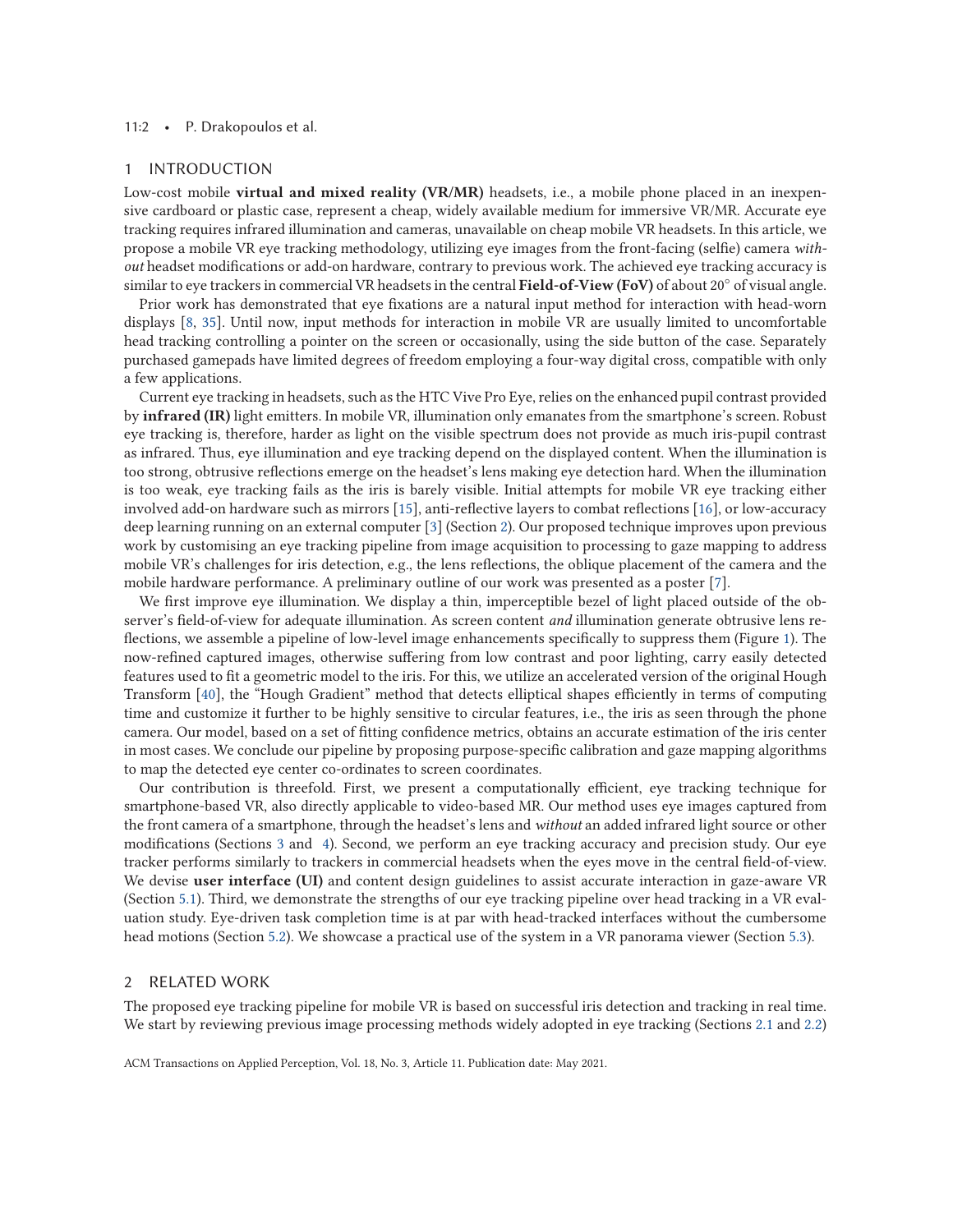<span id="page-2-0"></span>

Fig. 1. (a) Unmodified mobile VR headset with smartphone. (b) Original image as captured from the front-facing camera with reflections on headset's lens and eye cornea. (c) Cropped RoI. (d) Enhanced image. (e) Iris contour (yellow) and center (red) estimation. (f) User interacts with the gaze-aware VR environment.

that, however, often fail to work for eye tracking in mobile VR mainly because of low light and lens reflections. We proceed by discussing gaze mapping models for calculating users' point of gaze (Section [2.3\)](#page-3-0). We conclude by detailing previous work on eye tracking in mobile VR (Section [2.4\)](#page-3-0).

#### 2.1 Model-based vs. Feature-based Algorithms

Eye tracking techniques can be classified as*feature based* and *model based* [\[31\]](#page-18-0). Feature-based detect a key feature, e.g., the dark pupil, by relying on pixel intensity levels or intensity gradients. Whether the key feature selected is present or not is decided upon a user-selected pixel intensity threshold based on application goals. According to the iris-appearance hypothesis for dark-pupil eye tracking, the pupil is the darkest element to detect [\[39\]](#page-18-0).

Model-based approaches find the best fitting circle or ellipse of the pupil. Due to iterative searches of the model parameter space, model-based methods yield a more precise estimate of the pupil center than feature based, but at a higher computational cost. Therefore, their use is limited in time-critical mobile VR eye tracking, as resources are scarce and dropping frames is not an option. Also, a real-time eye tracking system cannot solely rely on feature-based methods due to the highly variable illumination, resulting in highly variable appearance of key features searched, making stable iris detection impossible. Model-based approaches have been employed for eye tracking on tablets from a hand-held distance [\[41\]](#page-19-0). Mobile VR eye tracking suffers from an additional set of challenges compared to eye tracking on tablets, such as dealing with lens reflections and low visibility.

Standard eye tracking using infrared light aims for a tradeoff between runtime performance and accuracy by combining model and feature-based approaches [\[28\]](#page-18-0). The Starburst algorithm achieves a good tradeoff between runtime performance and accuracy by combining model and feature-based methods [\[31\]](#page-18-0). The algorithm iteratively locates the pupil center as the mean of points that exceed a differential luminance threshold along the rays extending from the last best guess. ScreenGlint extracts a rectangle based on the assumption that the darkest area in the image corresponds to the iris, in which ellipse fitting and iris segmentation techniques are then applied [\[19\]](#page-18-0).

Inspired by desktop eye tracking, our mobile VR methodology first deploys a feature-based algorithm to determine the approximate position of the iris and then a purpose-specific, computationally efficient model-based approach to obtain an accurate estimation of the iris center.

#### 2.2 Eye, Iris, and Pupil Detection

There are several ways to detect a circular shape in an image. Ellipse-fitting methods are commonly used in the field of eye tracking to locate the iris or the pupil. The simplest way to fit an ellipse to a set of data is using the direct least squares method [\[11\]](#page-17-0), which requires at least five points as input. However, this method is not applicable to most eye tracking systems, as the input images contain pixels that do not correspond to the pupil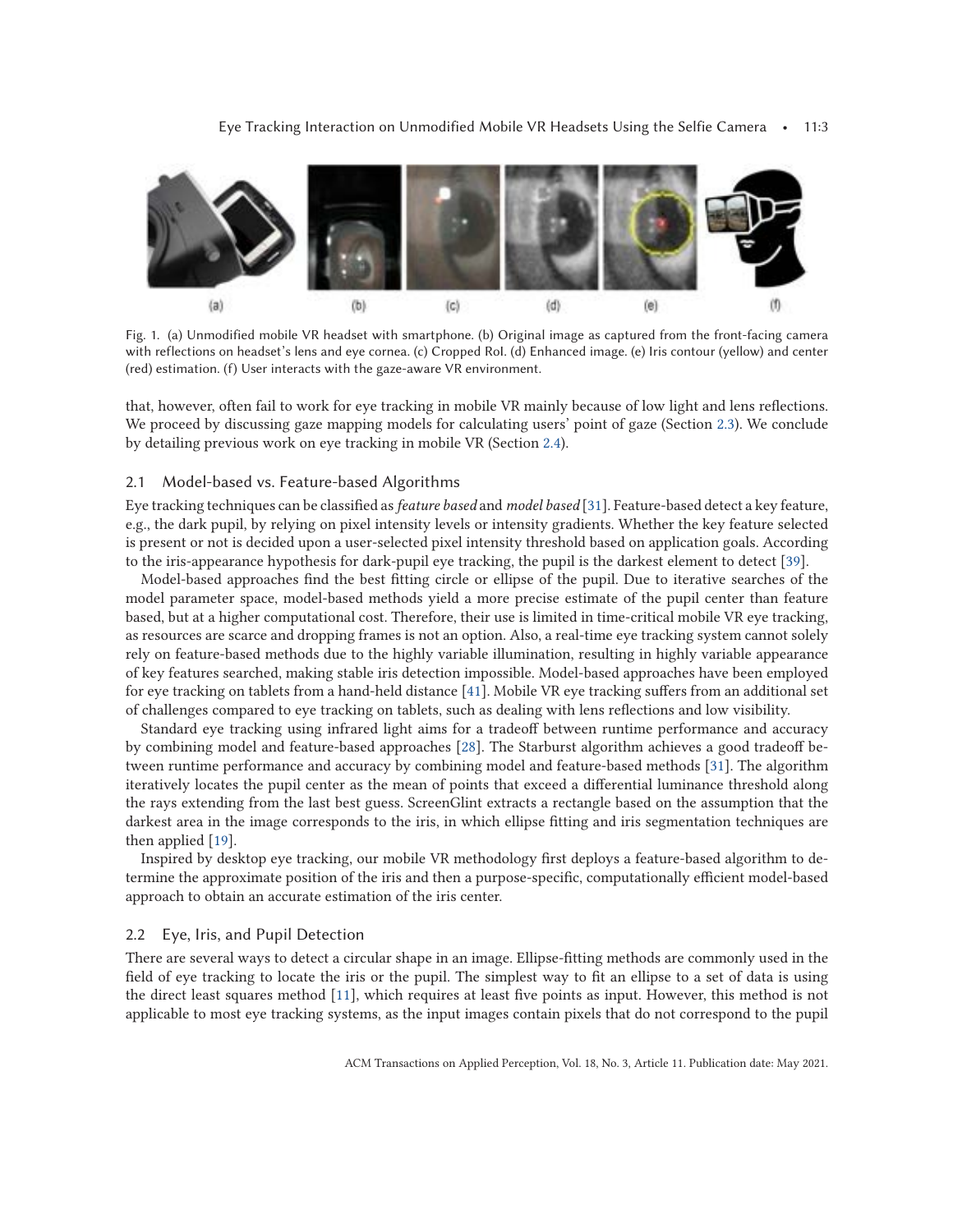#### <span id="page-3-0"></span>11:4 • P. Drakopoulos et al.

or eye boundary. These pixels are leftover image noise, representing other noticeable features such as eyelids or reflections, troublesome to remove.

Feature-based methods include *k*-means segmentation to segment the dark pupil from the background and locating the darkest area, based on the iris-appearance hypothesis, according to which the pupil is the darkest element in the image [\[34,](#page-18-0) [39\]](#page-18-0). The more robust ellipse-fitting methods are either voting or search based. Hough transform and Random Sample Consensus are primary examples of voting-based and search-based methods, respectively [\[10\]](#page-17-0). Voting-based methods are exhaustive and thus accurate but computationally expensive. Searching-based methods test subsets of possible ellipses over many iterations and select the best iteration.

In the SET method, the convex hull segments of thresholded regions are fit to sinusoidal components that compose the circle corresponding to the eye [\[22\]](#page-18-0). ElSe [\[13\]](#page-17-0), PuRe [\[34\]](#page-18-0), ExCuSe [\[12\]](#page-17-0), and Pupil [\[26\]](#page-18-0) methods use morphological edge filters to thin, straighten, or separate lines so that ellipse fitting can be successfully applied.

The main drawback of most image processing algorithms above is that they heavily rely on the enhanced pupil contrast provided by the infrared light of specialized eye trackers. Our eye tracking pipeline strives for accurate eye detection on the visible spectrum based only on the front camera capture of a standard mobile phone without infrared lighting.

#### 2.3 From Eye Coordinates to Screen Coordinates

Calculating the user's point of gaze requires a conversion of the eye tracker's estimated iris center to screen locations. The conversion to screen coordinates is accomplished by a mapping function, determined per user through calibration, i.e., by fixating on a set of target points of known positions [\[26,](#page-18-0) [31,](#page-18-0) [38\]](#page-18-0). The mapping function should minimize calibration errors and correct distortions between the eye tracker and screen as much as possible. The selection of the appropriate mapping function is a critical factor for high eye tracking accuracy. Mapping functions range from linear and nonlinear polynomials [\[25,](#page-18-0) [38\]](#page-18-0), geometric based to neural network based, and support vector regression-based functions [\[42,](#page-19-0) [43\]](#page-19-0). Previous research has shown that no single mapping function is ideal for all eye tracking applications. Counterintuitively, high-order polynomials or complex geometry-based models do not improve accuracy over simpler linear functions in eye tracking scenarios with limited head movement [\[6\]](#page-17-0). Furthermore, increasing the number of calibration points beyond approximately 12 does not yield any meaningful improvements [\[25\]](#page-18-0). Our initial lab tests corroborate previous work, as high-order polynomials did not improve accuracy, nor did an increased amount of calibration points. Based on the above and driven by our requirement for high accuracy and low latency, we employ the computationally more efficient linear mapping function to infer the gaze point.

#### 2.4 Eye Tracking in Mobile VR

A preliminary attempt for smartphone-based eye tracking in mobile VR relied on coating the headset lenses with an anti-reflective layer, which is a complicated alteration for the average smartphone user [\[16\]](#page-18-0). Another approach, realised on a Google Cardboard headset, compared reflected images of on-screen content on the surface of the eye, known as Purkinje images, to pre-calibrated images to infer an estimated gaze position [\[15\]](#page-18-0). This approach did not work in real time, was not implemented on the mobile device, required add-ons such as mirrors for achieving wall-clock synchronization between camera frames and display frames, and functioned only on a specific set of calibrated Purkinje images, limiting applicability. More recently, coarse gaze tracking on a smartphone-based VR headset used a **Convolutional Neural Network (CNN)** trained on a large number of peri-ocular images. The network was able to predict one of five fixed gaze locations [\[3\]](#page-17-0). The reported system's accuracy of nearly 10◦ when calibrated is prohibitive for real-time gaze-based interaction. We note that commercial eye trackers in VR headsets offer an accuracy of less than 1◦ in the central FoV. In addition, the approximate gaze location was computed on a laptop, and therefore the system's performance and latency were never tested on a mobile device. Other approaches employing CNNs to infer eye pose relative to the head from a single image did not address the specific challenges of low contrast and illumination of real-time VR mobile eye tracking [\[30\]](#page-18-0).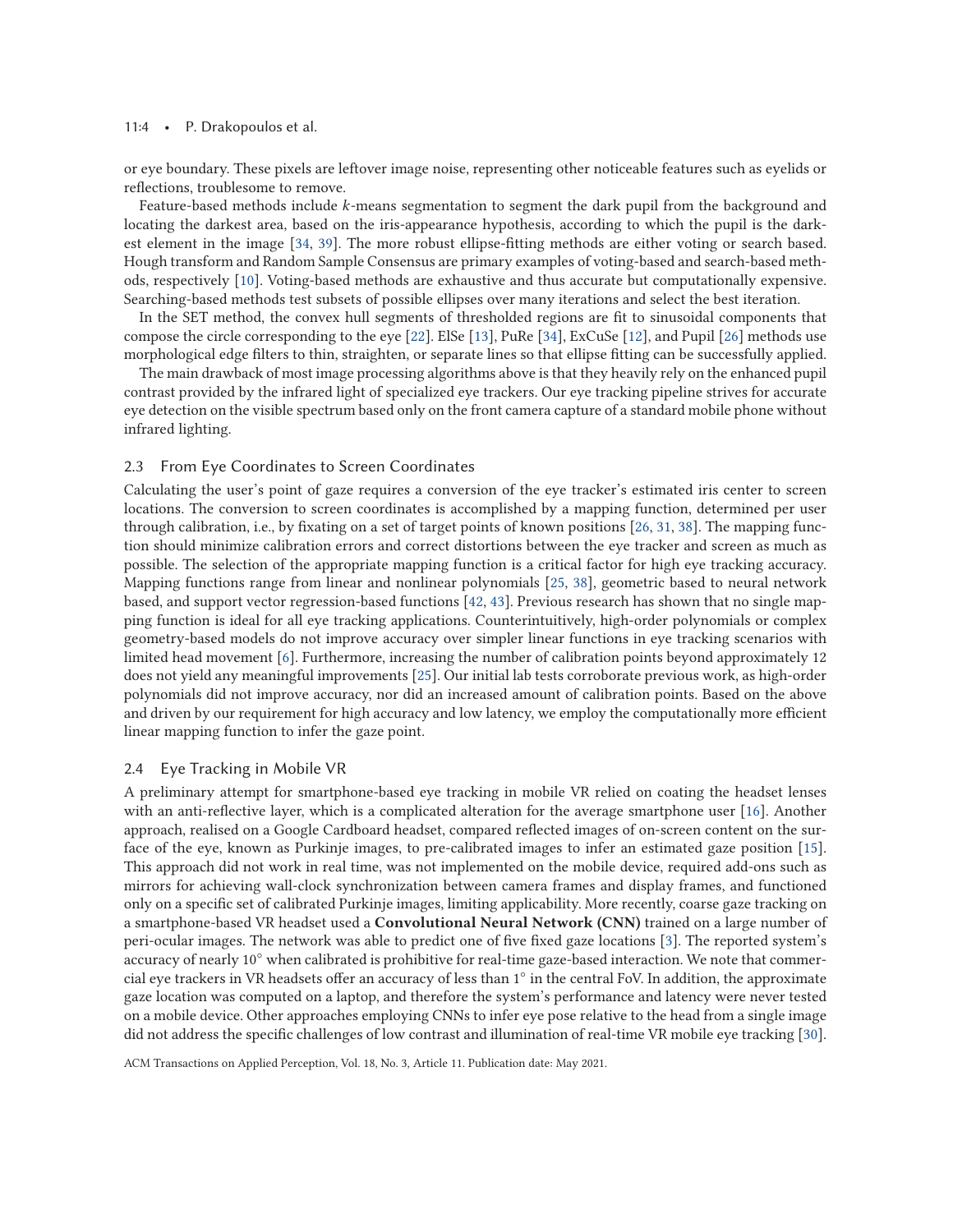<span id="page-4-0"></span>

Fig. 2. Image histogram with no lens reflections (top) and strong lens reflections (bottom) with a visible peak of high intensity values.

Photosensor oculography [\[27\]](#page-18-0) and LiGaze [\[32\]](#page-18-0) require a new type of sensor that is unavailable in smartphones. Gaze prediction based on machine learning specifically for games associated game variables with player actions but cannot be generalized to real-time mobile VR eye tracking in any context [\[29\]](#page-18-0). ScreenGlint utilizes a smartphone and its front-facing camera for tracking the user's gaze by exploiting the screen's reflection on the cornea [\[19\]](#page-18-0); however, this approach was only tested when holding the smartphone at a distance and not inside a VR headset. A comprehensive review of generic gaze estimation techniques can be found here [\[24\]](#page-18-0).

#### 3 CHALLENGES AND SYSTEM OVERVIEW

In this section, we describe the technical challenges of mobile VR eye tracking, along with our proposed solutions.

**Headset lens reflections:** The lens of the mobile VR head-worn case is situated between the captured eye and the smartphone's front-facing camera. As a result, reflections of variable shape, size, and intensity emerging from the displayed content are cast onto the lens. Consequently, a large part of the iris may be occluded (Figure 2). Iris detection becomes a non-trivial task.

**Corneal reflections:** Due to the small distance between the user's eye and the smartphone's screen, reflections on the eye's cornea are also expected (Figure [3\)](#page-5-0). These reflections introduce noise during the image processing stage and decrease gaze estimation accuracy. We apply a series of image processing operations intended to first suppress reflections and then expand the contrast of the residual eye image to improve iris visibility (Section [4.2\)](#page-8-0).

**Content limitations:** In contrast to specialized eye tracking devices, eye illumination solely depends on displayed content. If the displayed content is too dark, then the eye will not be illuminated enough for the iris to be detected. We display a thin, imperceptible, bright-white bezel of light along the upper edge of the screen, 18 pixels high (0.14 cm at 326 **pixels-per-inch (ppi)**) providing sufficient illumination at all times. The total area of the thin bezel is only 2.4% of the entire FoV, and thus it is unlikely it alters the perceived brightness of the scene.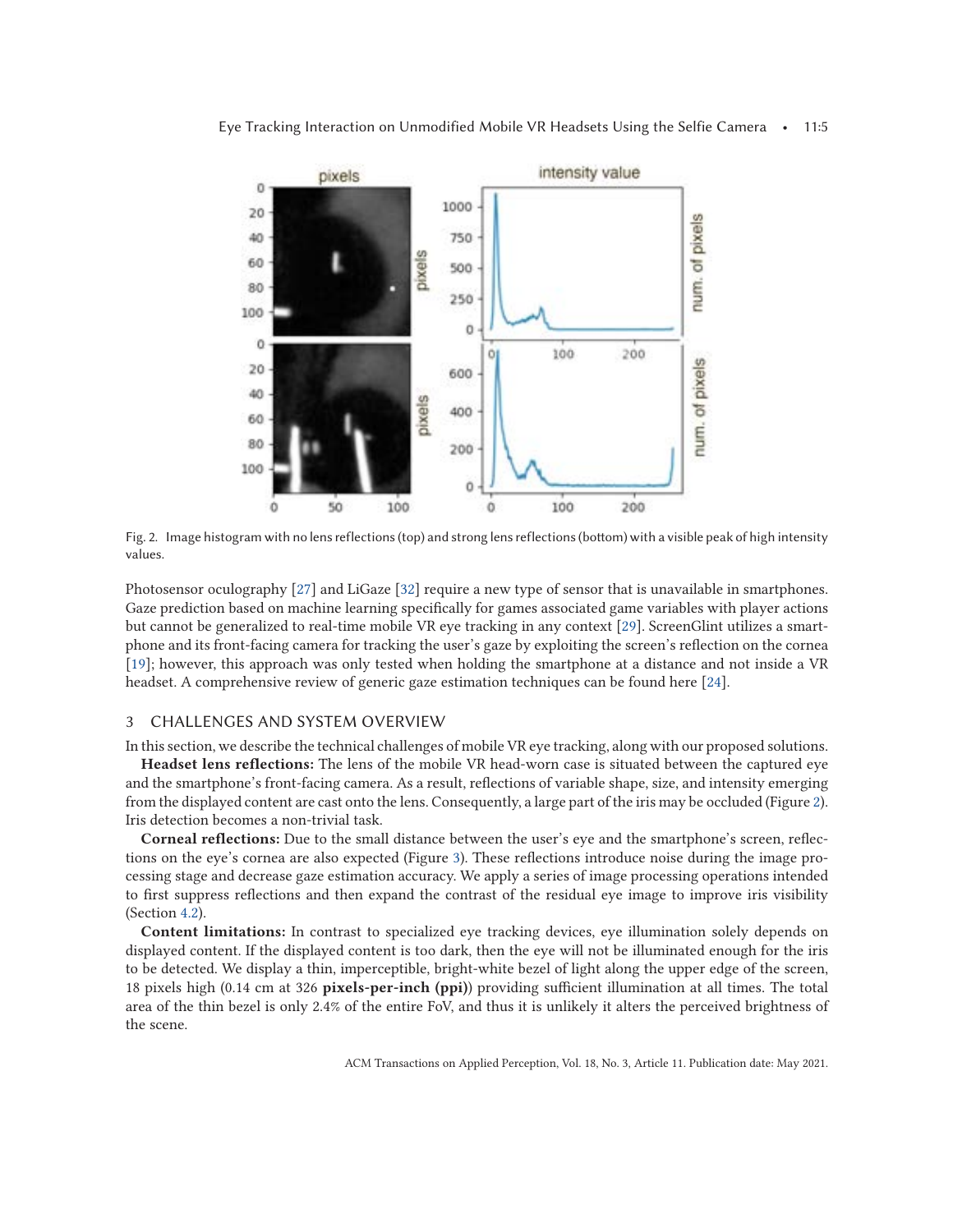#### <span id="page-5-0"></span>11:6 • P. Drakopoulos et al.



Fig. 3. ROI detection provides as input to the next process a subsection of the captured images, representing the detected ROI rectangle. Two strong reflections are also visible—one on the headset's lens and one on the cornea.

**Position of front-facing camera:** Most smartphones' front camera is at an oblique position with respect to the eye. This results to a distorted view of the eye, complicating pupil registration. Our customised circle fitting algorithm iteratively improves upon an initial pupil location estimate to maximize accuracy (Section [4.2\)](#page-8-0).

**Hardware and performance:** Eye tracking involves simultaneously executing several, time-critical processes including video capture, image cropping and enhancement and coordinate systems re-mapping. The simultaneous operation of eye tracking and a VR application can easily overwhelm even the latest generation of smartphones. Our system works without requiring computationally heavy machine learning classifiers, enabling its fast execution even on older generation smartphones or cheap current generation ones.

We now describe the main components of our mobile VR eye tracker addressing the challenges analysed above (Figure [4\)](#page-6-0). To demonstrate that our technique works on older generation hardware, an Apple iPhone 6S was employed as the eye tracking device. Its 4.7" display has a resolution of  $1334 \times 750$ , 326 ppi. The device comes with a 5-MP front camera with 720p@30fps video capture capability, along with a 1.84-GHz dual-core CPU and 2 GB RAM. We placed the mobile phone in a commodity head mounted case for mobile VR with head straps, without infrared lighting or any modification. We employed the OpenCV iOS framework for image processing [\[1\]](#page-17-0). The eye tracking evaluation environment and VR apps were developed in Xcode, Apple's native integrated development environment for iOS applications [\[2\]](#page-17-0). The system operates in three distinct stages.

**Stage 1: Iris Region of Interest detection:** We first detect an approximate eye position in the captured images to reduce the search space in the following stages. We employ circle fitting on the images as captured by the front camera. The **Region of Interest (ROI)** is calculated and cropped only once—before calibration (Figure [1\(](#page-2-0)b), resulting image (c)) (Section [4.1\)](#page-6-0).

**Stage 2: Image enhancement and calibration:** We improve iris visibility by enhancing the contrast of the iris and suppressing the intensity of bright highlights (Figure [1\(](#page-2-0)c), resulting image (d)). We proceed with system calibration. Any further circle fitting occurs now only on the cropped ROI region. Based on calibration data, we calculate the mapping functions, which convert the detected iris center positions to screen coordinates (Section [4.2\)](#page-8-0).

**Stage 3: Real-time iris tracking:** Now the system is ready to conduct iris tracking utilizing new frames of the eye as captured by the front camera. We re-apply the iris visibility enhancements, as in the previous stage, to the cropped images that include the ROI region determined in the first stage. We then re-apply circle fitting to determine the iris centre. Using the mapping function, we determine the final gaze point on the screen, resulting in real-time iris tracking (Section [4.3\)](#page-10-0).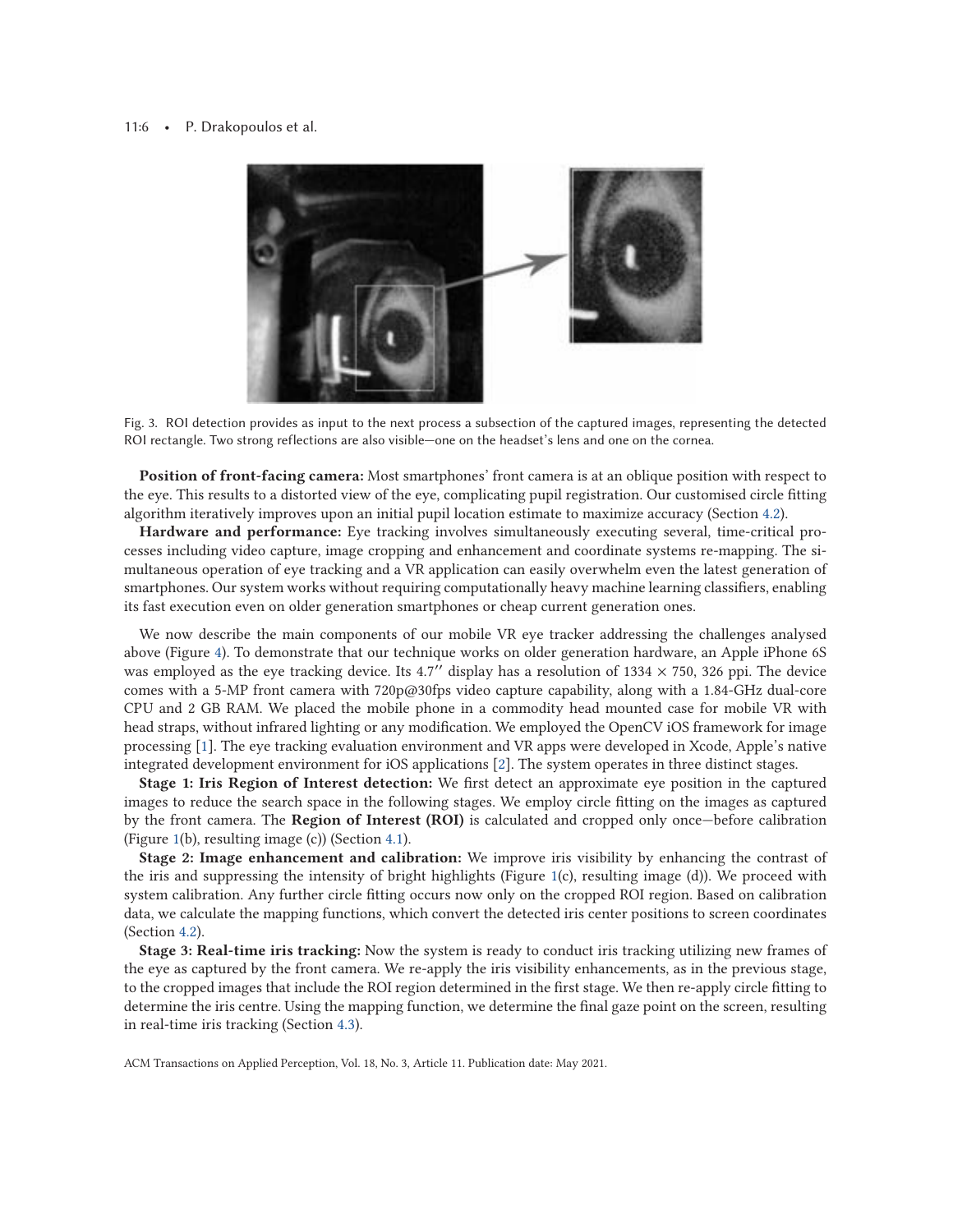Eye Tracking Interaction on Unmodified Mobile VR Headsets Using the Selfie Camera • 11:7

<span id="page-6-0"></span>

Fig. 4. Flowchart depicting the steps involved in processing the original image to calculate the iris center position.

In summary, Stages 1 and 2 run only once before entering Stage 3. During Stages 1 and 2, visibility enhancement and circle fitting are conducted to perform calibration. Visibility enhancement and circle fitting are reapplied during Stage 3 but this time for gaze mapping.

### 4 MOBILE VR EYE TRACKING

In this section, we describe each stage in detail.

#### 4.1 Stage 1: Iris ROI Detection

Images of the eye, as captured from the mobile phone front-facing camera, contain irrelevant information, such as the plastic parts surrounding the lenses (Figure [1\(](#page-2-0)b)). Only a small section of the captured image is useful to track the iris (Figure [1\(](#page-2-0)c)). We drastically reduce image size by cropping the ROI that corresponds to the eye and its surrounding area. This operation, designed to only be run once, has a positive effect on the iris tracking speed in subsequent stages, as the iris search space is significantly smaller. Consequently, less system resources are required, making real-time mobile eye tracking possible.

To calculate a conservative ROI, that ensures the iris is visible irrespective of gaze, the user is asked to fixate on a set of 12 target squares (20  $\times$  20 pixels each) that cover the entire screen and presented one at a time. We apply our customised circle-fitting algorithm to detect the iris position within the captured images, as described below.

*4.1.1 Circle Fitting on the Iris Contour.* Captured images vary in brightness, reflections, and iris saliency. Thus, we customised the Hough gradient function, a cost-efficient version of the Hough transform [\[40\]](#page-18-0), to be highly sensitive to circular features in the image so that circle fitting is successful under all illumination conditions. The original Hough transformation was found to be computationally inefficient when it comes to circle detection [\[20,](#page-18-0) [40\]](#page-18-0), and, therefore, we developed a customized accelerated Hough transformation that is highly sensitive to circular features such as the iris. The Hough gradient method utilizes the slope information of edges by calculating the Sobel derivatives [\[14\]](#page-18-0) in the background. Using this gradient, every point along an imaginary line indicated by the slope, within a specified minimum and maximum distance, is incremented in the accumulator as a potential center. An estimated center is kept if it has sufficient support from the nonzero pixels in the edge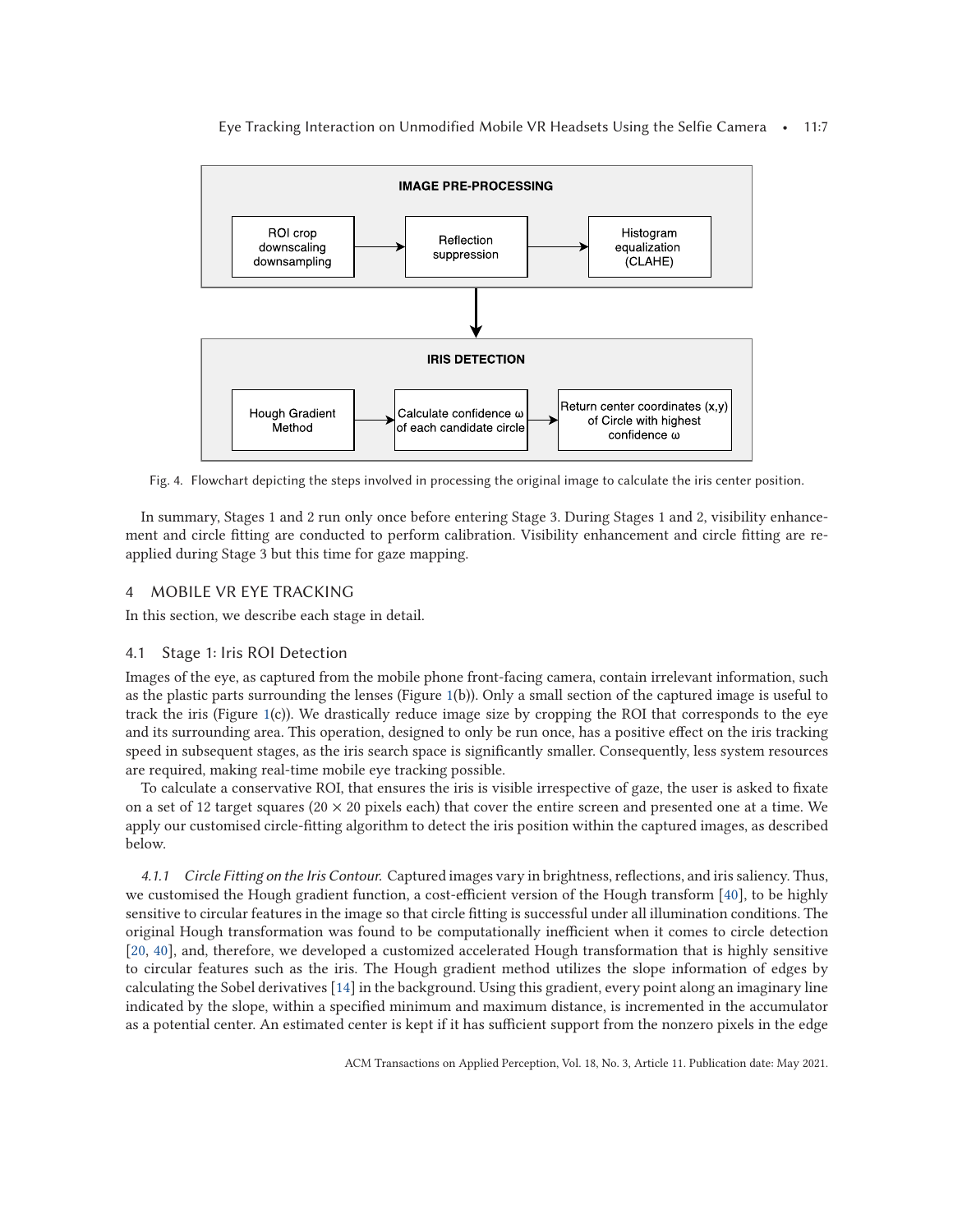#### <span id="page-7-0"></span>11:8 • P. Drakopoulos et al.

image, also referred to as "votes" in bibliography and if it is at a sufficient distance from previous centers [\[5\]](#page-17-0). This helps reduce the computational cost of the problem, by requiring a two-dimensional (2D) accumulator, e.g., a data structure constructed by the algorithm to obtain the object candidates as local maximas, as opposed to a 3D accumulator required by the classic Hough transform method.

The accuracy of the derived results in relation to candidate iris circles depends greatly on the given function's parameters and especially the accumulator threshold. The higher the threshold value, the fewer and more accurate candidate iris circles are returned. However, too high a value can lead to detection failure. Our experiments showed that there is no specific optimal accumulator threshold, as captured images from within the headset significantly vary in brightness, visible reflections, iris contrast, and saliency. We therefore use a fixed fail-safe threshold that makes the function extremely sensitive to any circular feature. Even in the most challenging scenarios of poor eye saliency, the algorithm will always return  $k \geq 1$  candidate iris circles  $C_{1,k}$ . However, most of these candidates will be false positives. To determine which one of the *k* candidates is the actual iris, we devise a *confidence* metric that indicates each candidate's probability to match the circumference of an iris.

*4.1.2 Confidence Metric.* The confidence metric is based upon two purpose-specific, experimentally validated indicators,  $h_1$  and  $h_2$ .

 $h_1$ : In dark-pupil eye tracking, where the light source is off-axis with respect to the camera, it is assumed that the darkest region of a captured image corresponds to the iris.

*h*2: The iris appears as a darker circular region surrounded by a brighter region, regardless of the lighting conditions. If the mean intensity of the candidate iris segment is lower than the mean intensity of the surrounding region, then the candidate is a possible iris. The higher the contrast, the higher the confidence.

We compute the confidence value  $\omega$  of each candidate circle  $C_i$  by multiplying  $h_1$ ,  $h_2$  with their corresponding weights  $w_1$ ,  $w_2$ :

$$
\omega(C_i) = h_1(C_i) \cdot w_1 + h_2(C_i) \cdot w_2. \tag{1}
$$

Weights  $w_1$  and  $w_2$  were experimentally determined by investigating the effect of each indicator on iris detection accuracy, in lab tests, using eye images with varying eye saliency scenarios as input. Though both indicators influenced detection accuracy, it was shown that  $h_2$  is a more robust indicator compared to  $h_1$ . This can be largely attributed to the fact that  $h_1$  is invalidated in scenarios where bright highlights fall onto the iris or for lighter eye colors, increasing the brightness of the otherwise dark iris. We experimentally set  $w_1 = 1$  and  $w_2 = 1.9$ , although value-pairs of a similar ratio are also applicable. The circle with the highest confidence value is selected as the best circle  $(C_a)$ , with its center  $\vec{e_a} = (x_e, y_e)$  representing the estimated iris center position. When none of the<br>candidate circles' confidence value  $\omega(C_a)$  passes an experimentally defined threshold T, gaze estimati candidate circles' confidence value  $\omega(C_a)$  passes an experimentally defined threshold *T*, gaze estimation for that frame fails. The frame is rejected and the returned gaze position is identical to the latest successful prediction. *T* was selected as such, to maximize iris detection accuracy in lab tests and is always fixed at *T* = 65. A balanced *T* value is essential; too high a value of T could result in rejecting accurate fits, while a too low value of T could result in accepting poor iris fits, thus degrading accuracy. Figure [5](#page-8-0) depicts a set of random iris frames and their respective confidence values. Thus the iris center coordinates  $\vec{e}$  for any given frame are equal to the following:

$$
\vec{e} = \begin{cases} \vec{e_a}, & \text{if } \omega(C_a) \ge T \\ \vec{e}_{previous}, & \text{otherwise} \end{cases}, \omega(C_a) = \max_{i=1..k} \omega(C_i). \tag{2}
$$

*4.1.3 ROI Calculation.* Upon fixating on all 12 targets, the iris ROI is defined as a rectangle, with its center being the average of the 12 recorded iris center positions. ROI length and width are calculated per user based on the minimum and maximum *x* and *y* coordinates of the estimated iris center positions and an average iris pixel radius. This is to ensure that the iris survives cropping for all possible eye positions.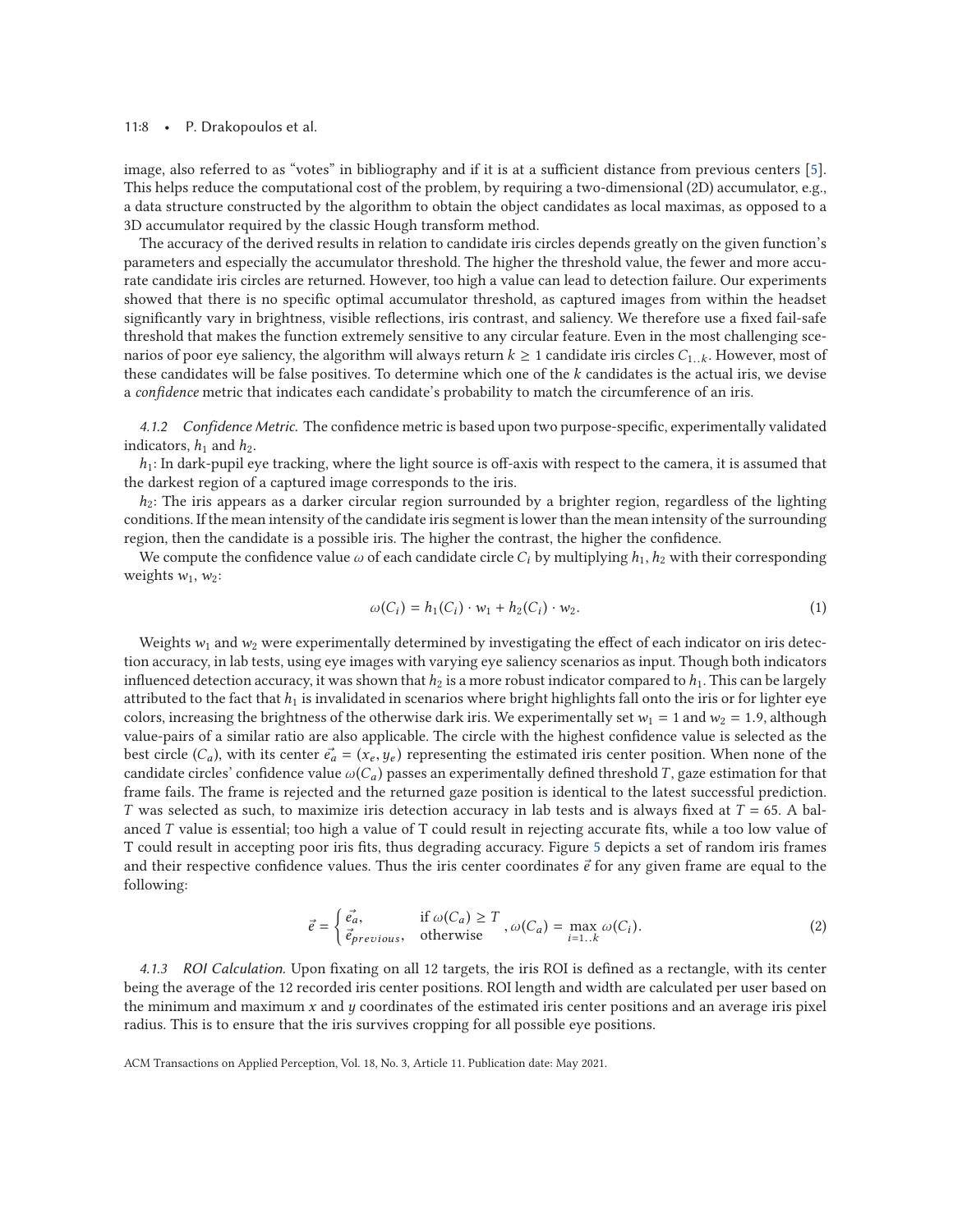<span id="page-8-0"></span>

Fig. 5. The higher the confidence value *ω*, the higher the probability the candidate circle corresponds to the iris. Challenging conditions (e.g., obtrusive reflections, eye angle in respect to the camera) yield lower confidence scores.

For real-time eye tracking the defined iris ROI (calculated only once, Figure [3\)](#page-5-0) is cropped from all input images, before they are fed forward to the pipeline. This allows for a drastic decrease in the input's size by almost 8 times, greatly reducing CPU usage, thus, enabling real-time eye tracking on a mobile device.

#### 4.2 Stage 2: Image Enhancement and Calibration

*4.2.1 Improving Iris Visibility.* The smartphone's camera captures the eye ROI at a rate of 30 fps. We convert input images to greyscale and downscale them by a factor of two to further reduce computational cost without reduction of the visual information required. Accurately tracking the iris is impossible as images suffer from poor contrast and obtrusive reflections. We apply a pair of selected low-level image enhancements that we found result in a more salient iris in mobile VR. We perform reflections suppression and histogram equalisation.

**Reflection suppression:** The iris may be occluded by screen reflections on the HMD lens or the eye's cornea and sclera. Accurately removing reflections is not trivial. However, for eye tracking it is unnecessary, as we only need to accurately *suppress* reflections to ensure the iris circumference is identified as accurately as possible.

To suppress reflections, salient highlights can be detected as an abrupt peak of high intensity values in the histogram. We first estimate a high intensity threshold in real time per frame equal to the local maximum of the histogram derivatives in the high intensity part of the spectrum. The intensity of pixels with values higher than the intensity threshold (i.e., reflections) is suppressed by averaging such pixels with their lower intensity neighbouring pixels. These neighboring pixels have intensity values lower than the threshold and as such are not considered part of the reflection.

**Histogram equalisation:** Eye images captured from within the headset suffer from poor contrast due to the low light conditions. The intensities of such images are restricted in a narrow range of values. Histogram equalisation can expand low contrast image areas by spreading out their most frequent intensity values to cover the entire available dynamic range, resulting in a more uniform intensity distribution. In our system we employ **Contrast Limited Adaptive Histogram Equalisation (CLAHE)** [\[44\]](#page-19-0), a more sophisticated variant of histogram equalisation. CLAHE locally improves contrast by segmenting the image and individually applying histogram equalisation to each segment. Usage of CLAHE resulted in higher eye tracking accuracy in comparison to standard equalisation. The outcome of the operation is a more salient iris (Figure [1\(](#page-2-0)d)).

*4.2.2 Eye Tracker Calibration.* Calculating eye fixations requires mapping the estimated iris center coordinates to pixel locations on the user's screen. The conversion is accomplished by a mapping function, whose parameters are determined through a calibration procedure (Figure [6\)](#page-9-0). During calibration the user is asked to fixate on 12 additional targets in known positions. These 12 targets are different to the 12 targets fixated during stage 1: For accurate calibration, the procedure is repeated after ROI detection and image enhancement operations. The calibration procedure lasts for about 30 s.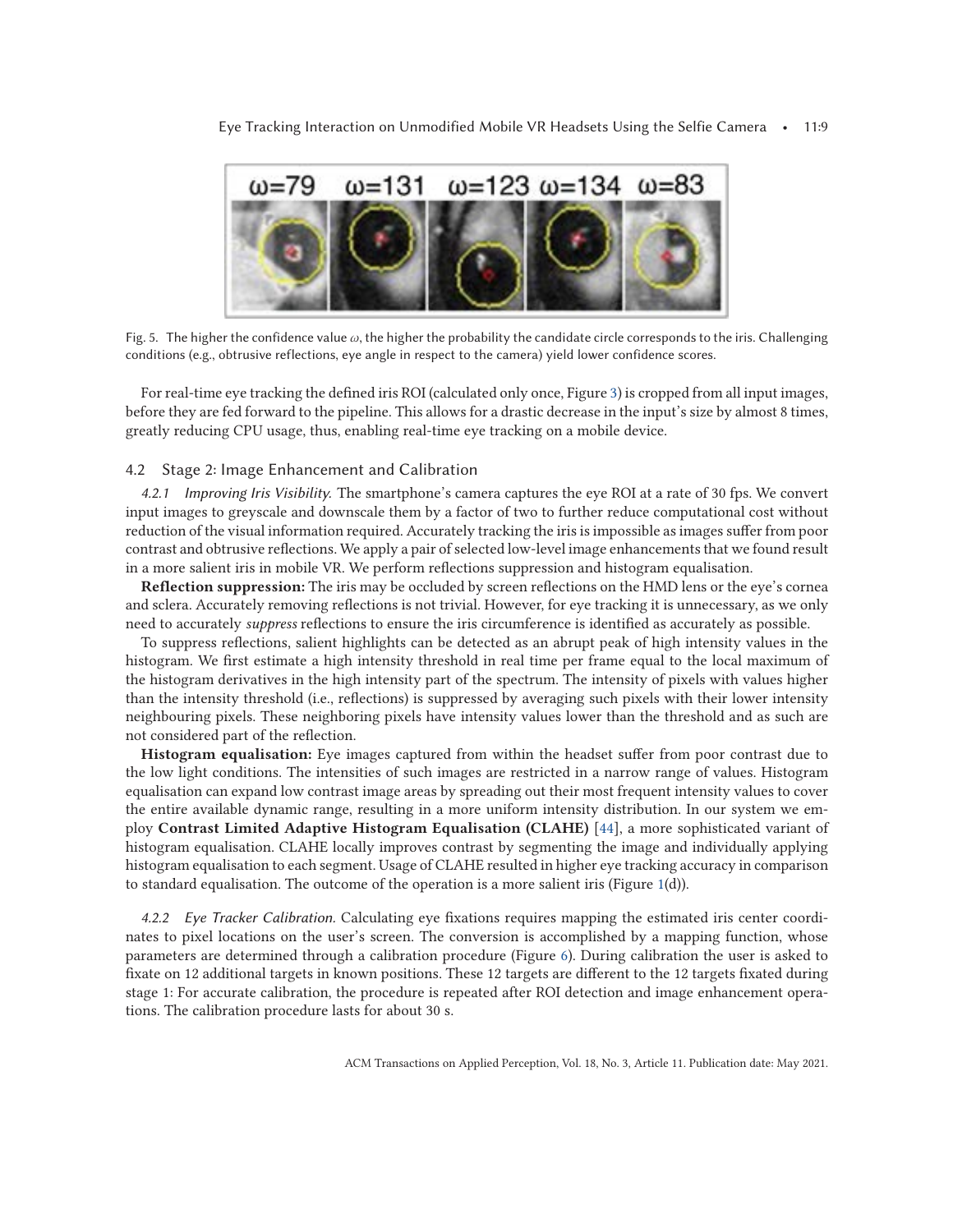#### <span id="page-9-0"></span>11:10 • P. Drakopoulos et al.



Fig. 6. Calibration procedure flowchart (n=calibration points).

As the viewer fixates on each target  $i \in [0, 11]$  with screen coordinates  $\vec{s}_i = (x_s, y_s)$  the iris center position  $-(x, y_s)$  is computed and recorded along with the corresponding target screen coordinates  $\vec{s}_i$  resulting  $\vec{e}_i = (x_e, y_e)$  is computed and recorded along with the corresponding target screen coordinates  $\vec{s}_i$ , resulting in 12<br>pairs of  $\{\vec{s}, \vec{a}\}$ . pairs of  $\{\vec{s}_i, \vec{e}_i\}$ .<br>Eve tracking

Eye tracking accuracy heavily relies on the quality of the calibration procedure. For maximum accuracy all 12 targets must be successfully fixated and recorded (i.e., iris detected with high confidence ( $\omega(\vec{e}_i) \geq T$ ), see Section [4.1.2\)](#page-7-0). Involuntary blinks or saccades can inevitably occur contaminating the results. To attain the highest data quality possible, we adjust calibration timings as follows:

1. Saccades take 200 ms to initiate and 20–200 ms to complete [\[4\]](#page-17-0). Eye position recording is paused for  $t_p = 500$ ms each time a new target gaze point is presented; this gives the user adequate time to re-adjust their gaze to the new target.

2. Each new target point is presented for at least  $t_m$  seconds, set experimentally to  $t_m = 1500$ ms, enough time for the target to be fixated accurately.

To estimate the gazed point on screen, a mapping function from iris center coordinates to screen coordinates must be defined. It is desirable that the mapping function is minimally affected by calibration errors and geometric distortions between the eye tracker and the screen [\[38\]](#page-18-0). For our mobile VR eye tracking we experimented with both linear and non-linear mapping functions. We observed that a linear approach better suited our requirements, as the relatively small region to be tracked can be accurately mapped using a dozen of target points. Non-linear mapping functions proved to be highly prone to calibration inaccuracies, in addition to being more computationally intensive.

To determine the user's fixation we resort to linear interpolation. A linear mapping function divides the screen into a grid of cells and infer the point of regard by linearly interpolating the coordinates of the grid cells junctions. Once calibration is completed, the user's gaze coordinates on the screen  $(x_s, y_s)$  can be obtained as  $\vec{s} = f(\vec{e}), f(\vec{e})$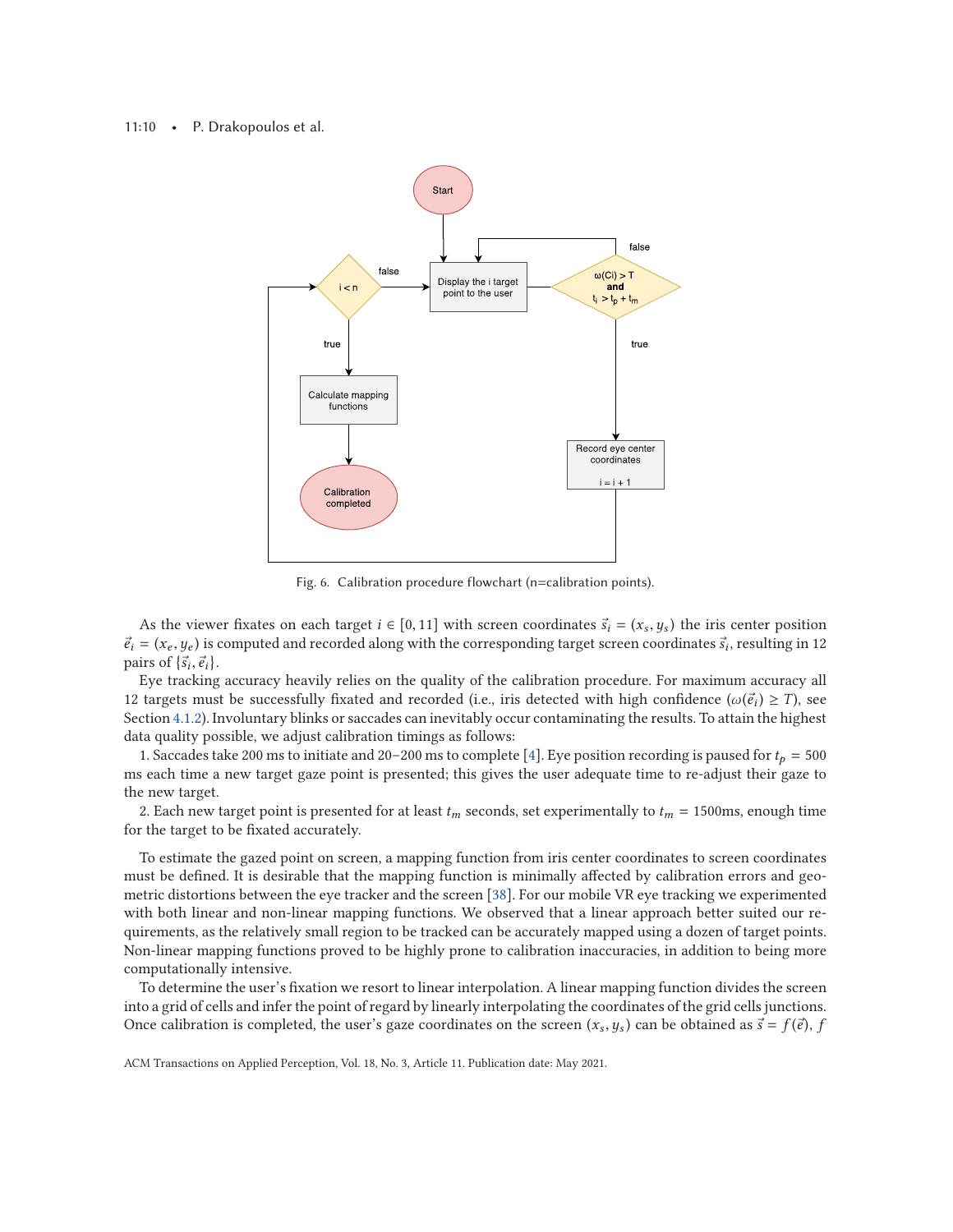<span id="page-10-0"></span>

|                            | Mean (ms) | $SD$ (ms) |
|----------------------------|-----------|-----------|
| Image cropping             | 0.01      | 0.001     |
| RGB to grayscale           | 0.38      | 0.15      |
| Histogram equalisation     | 0.94      | 0.16      |
| Image scaling              | 0.12      | 0.004     |
| Reflection suppression     | 0.077     | 0.014     |
| Hough circle fitting       | 1.1       | 0.24      |
| Find best circle           | 0.074     | 0.008     |
| Gaze mapping and averaging | 0.2       | 0.02      |
| Camera image acquisition   | 15.6      | 4.8       |
| Total end-to-end latency   | 18.5      | 1.64      |

Table 1. Execution Time of Processing Steps, Total End-to-end Latency

the linear mapping function:

$$
x_s = f_x(x_e, y_e) \qquad y_s = f_y(x_e, y_e). \tag{3}
$$

# 4.3 Stage 3: Real-time Eye Tracking

Our eye tracking pipeline for mobile VR without modifications or infrared lighting can now track the iris based on new incoming eye frames as captured by the front camera. In each incoming frame (Figure [1\(](#page-2-0)b)), we isolate the eye ROI in which the iris moves (Figure [1\(](#page-2-0)c)), using the window estimated during stage 1. As a result of this step, both the calibration and real-time gaze mapping speed and accuracy are improved, as the algorithm has to search a smaller space to locate the iris, thus reducing the possibility of failed eye detection. To determine the iris center, we apply the same image processing techniques as in Stage 2 to suppress reflections and enhance low image contrast (Figure [1\(](#page-2-0)d)). The customised circle fitting technique can then be applied (Figure [1\(](#page-2-0)e)). Once the iris center has been successfully detected, we convert the iris center coordinates to screen coordinates, using the mapping function determined during the calibration procedure (Stage 2).

Preliminary testing indicated that immediately mapping the estimated iris centers to screen coordinates can exaggerate small tracking errors. As a means of low pass filtering the estimated gaze points, we average the last  $N_s$  screen points. We experimented with several  $N_s$  values but recommend  $N_s = 8$  (Section [5.1.4\)](#page-11-0), resulting to smoother transitions between estimated gaze points by suppressing sudden error spikes. Higher *N<sup>s</sup>* values result in even smoother transitions but at the cost of lower accuracy of the gaze positions. The performance impact of the described averaging operation is negligible  $(< 0.2 \text{ ms})$ .

Table 1 shows our system's end-to-end latency, from the time a new frame is captured by the front facing camera until the computation of the final estimated gaze location. Our computationally efficient algorithm, when run simultaneously with a VR application, requires less than 19 ms per frame to estimate gaze, which corresponds to an upper frequency of about 52 Hz, capped to 30 Hz due to the camera refresh rate. In practice, the maximum gaze prediction rate of 30 Hz may drop momentarily when sub-optimal conditions exist, e.g., obtrusive eye lashes, low iris-sclera contrast due to light eye color, and very high contrast screen content evoking extreme reflections. In such cases, the algorithm may miss the iris in some frames, an issue present in most eye trackers. Our system evaluation and user study demonstrated that gaze-tracking delays were rare and imperceptible.

# 5 EVALUATION OF TRACKER AND APPLICATIONS

We evaluated the performance of our system by conducting two experiments and a use-case study. Experiment 1 investigated the level of accuracy and precision of the estimated gaze locations. Experiment 2 explored the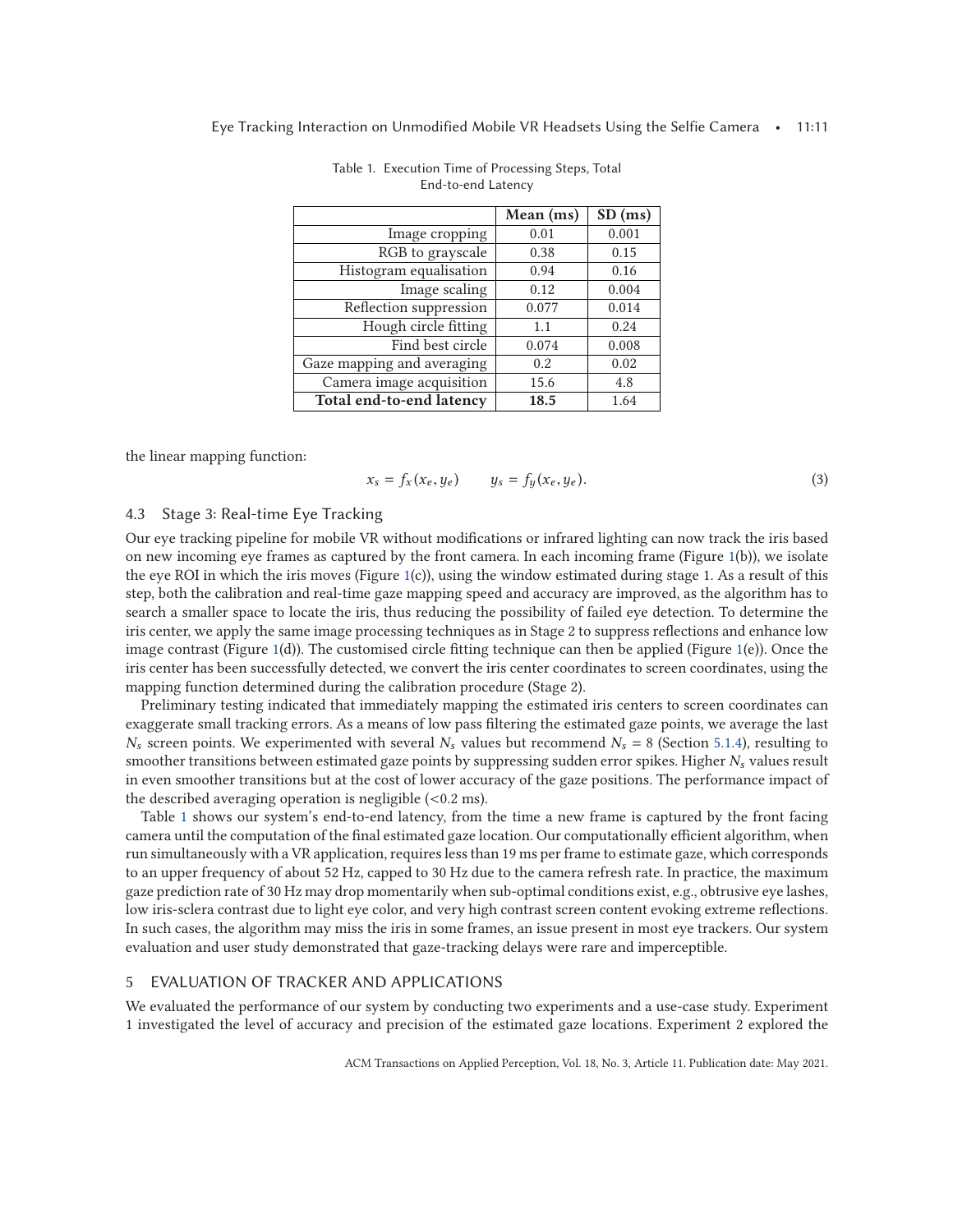#### <span id="page-11-0"></span>11:12 • P. Drakopoulos et al.

effectiveness, in terms of task completion time, of gaze-driven interaction using our eye tracking pipeline compared to head-tracked interaction in a VR game. A final use case study qualitatively evaluated the usability of our system's gaze-based interaction for viewing 360 VR panoramas.

#### 5.1 Experiment 1: Accuracy and Precision of Eye Tracking in Mobile VR

Accuracy and precision measurements can be used to evaluate the validity of the estimated gaze locations of our eye tracking system [\[18\]](#page-18-0). Accuracy, also known as systematic error, is defined as the average difference between the real stimuli position and the measured gaze position. Precision, also known as variable error, indicates the ability of the system to consistently reproduce the same gaze point from the same eye input image. One way to characterize precision is to estimate the variation of the recorded data as the root mean square error [\[17\]](#page-18-0).

Acceptable levels of accuracy and precision depend on the nature of the eye-tracked application. In our context, we can tolerate larger inaccuracies compared to an eye tracker that is based on specialised hardware, especially in the periphery of vision. Due to the inherent limitations of tracking without IR light, we propose design guidelines for the eye-tracked GUI elements (Section [5.1.6\)](#page-14-0). Given the nature of our setup (smartphone and mobile VR headset), it is not straightforward to obtain ground truth data. We assume that the users participating in the evaluation experiment were actually fixating on the points as instructed (Section [5.1.5\)](#page-13-0). Users not actually fixating to the points as instructed can only *lower* our prediction accuracy measurements and never improve them.

*5.1.1 Apparatus and Stimuli.* We used an Apple iPhone 6S both for displaying the stimuli and tracking the eye. We used the Shinecon VR headset. We developed an eye tracking experiment that presents 12 red (RGB: 255,0,0) 20  $\times$  20 pixel target points on a 3  $\times$  4 grid on black background, one at a time. The luminance of the screen was at its highest level (500 cd/m<sup>2</sup>). The target points were evenly distributed so that the entire visible screen space is covered.

*5.1.2 Participants.* 16 users (3 female, mean age 23.9, SD 3.19) were recruited from our university to participate in the experiment. We ensured that all users exhibited good tracking properties, i.e., not wearing glasses, having droopy or lazy eyes, or other known eye defects. We excluded two such users, one with strabismus and one with a cataract. Two users had blue, two green, and the rest had brown-colored eyes.

*5.1.3 Procedure & Data Recording.* Users were informed about the experimental procedure during which they fixated at the set of 12 target points displayed in a specific order one by one. Each target point is presented for  $t = 3$  s, including a  $t = 1$  s data recording pause, so that users have enough time to adjust their gaze. Target locations can be seen as blue asterisks in Figure [7.](#page-12-0) Each target point is displayed three times per user for validity. As the users fixated the target points, the application recorded the following data: *userID*: a unique identifier for each user of the experiment. *recordID* a unique incremental identifier for each tuple of recorded data. *pointID*: an identifier of each of the 12 presented target points in the range [0,11]. *trialID*: number in the range [1,3], which identifies the trial number the tuple belongs to. *elapsedTimePoint*: elapsed time a specific target point is being presented, in milliseconds. *elapsedTimeTotal*: elapsed time since the beginning of the experiment in milliseconds. *Xpoint,Ypoint*: x,y coordinates of the presented target point. *Xgaze,Ygaze*: x,y coordinates of the estimated gaze point. *Ns*: numbers of averaged samples.

*5.1.4 Data Analysis and Results.* Accuracy and precision data across all users are plotted in Figures [7](#page-12-0) and [8.](#page-12-0) We calculated the average accuracy and precision for each of the 12 targets and the mean accuracy averaged across all targets, separately in *x*- and *y*-axes (Table [2\)](#page-12-0). In the *x*-axis the mean accuracy across all targets was 1.17◦ (7.9 pixels or 0.06 cm on screen). In the *y*-axis the mean accuracy across all targets was 1.86◦ (12.5 pixels or 0.1 cm on screen). Regarding individual targets, average target accuracy ranged from 0.04◦ in the *x*-axis at best to 3.53◦ in the *y*-axis at worst. Regarding precision measures, the average standard deviation across participants was 2.87° (19.3 pixels). We also show mean, minimum and maximum gaze estimation error in degrees of visual angle per subject (Table [3\)](#page-13-0). A slightly different amount of total fixations were recorded for each user. To calculate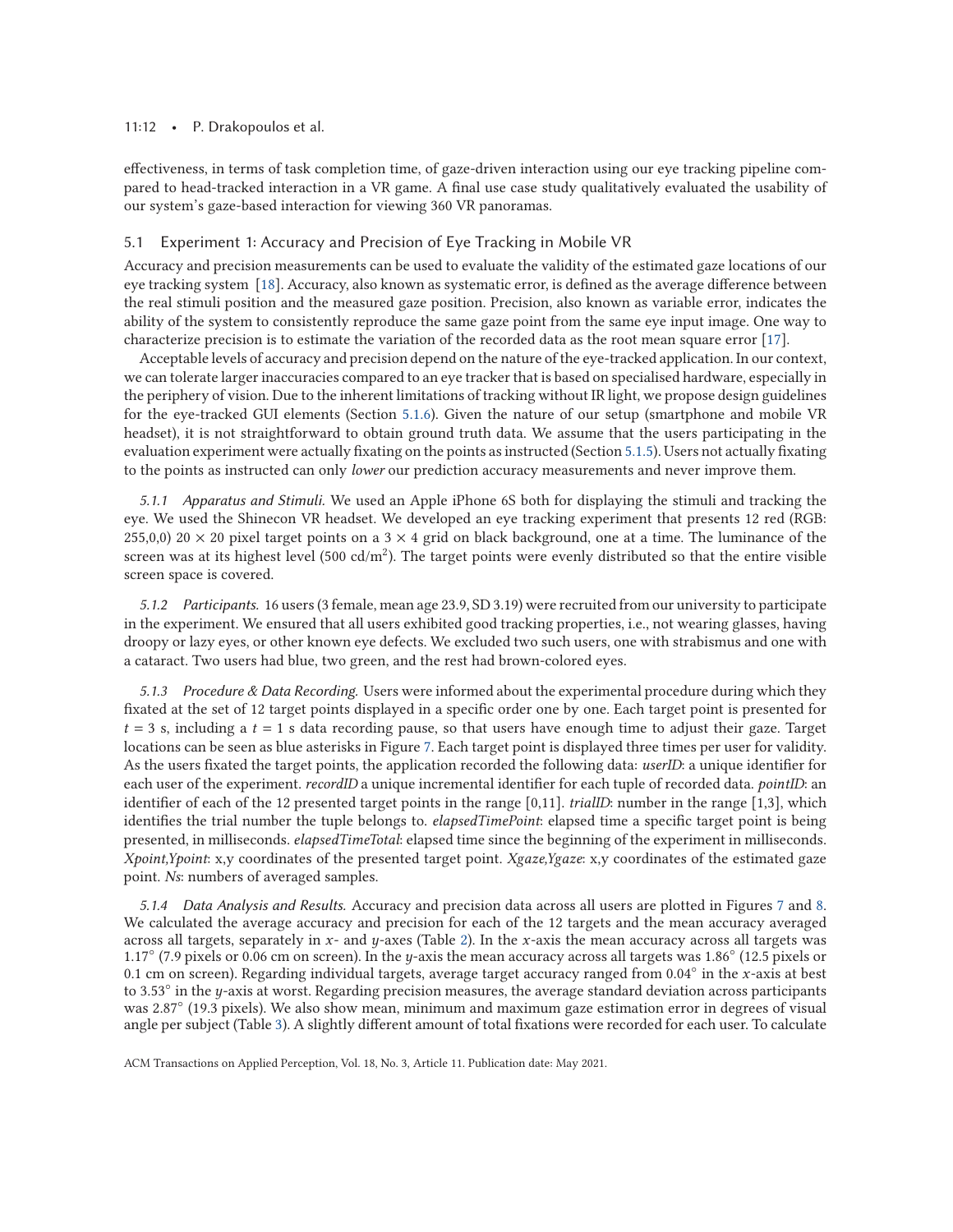<span id="page-12-0"></span>

Fig. 7. Accuracy and precision of the estimated gaze points in degrees of visual angle. Blue asterisks indicate gaze targets. Red dots denote the mean estimated position. Red ellipses denote root mean square error for the estimated gaze positions.



Fig. 8. Accuracy and precision of the estimated gaze points in pixels. On each box, the central mark indicates the median. Bottom and top edges indicate the 25th and 75th percentiles. Higher is worse. The whiskers extend to the most extreme data points not considered outliers. Outliers are plotted using the "+" symbol.

Table 2. Mean, Minimum, Maximum Gaze Estimation Error (Averaged across All Targets and Subjects) in Pixels, Degrees of Visual Angle, and cm on Screen

|         | avgX | avgY | minX | maxX | minY | maxY |
|---------|------|------|------|------|------|------|
| pixels  | 7.9  | 12.5 | 0.3  | 10.9 | 0.9  | 23.7 |
| degrees | 1.17 | 1.86 | 0.04 | 1.62 | 0.13 | 3.53 |
| cm      | 0.06 | 0.1  |      | 0.08 | 0.01 | 0.18 |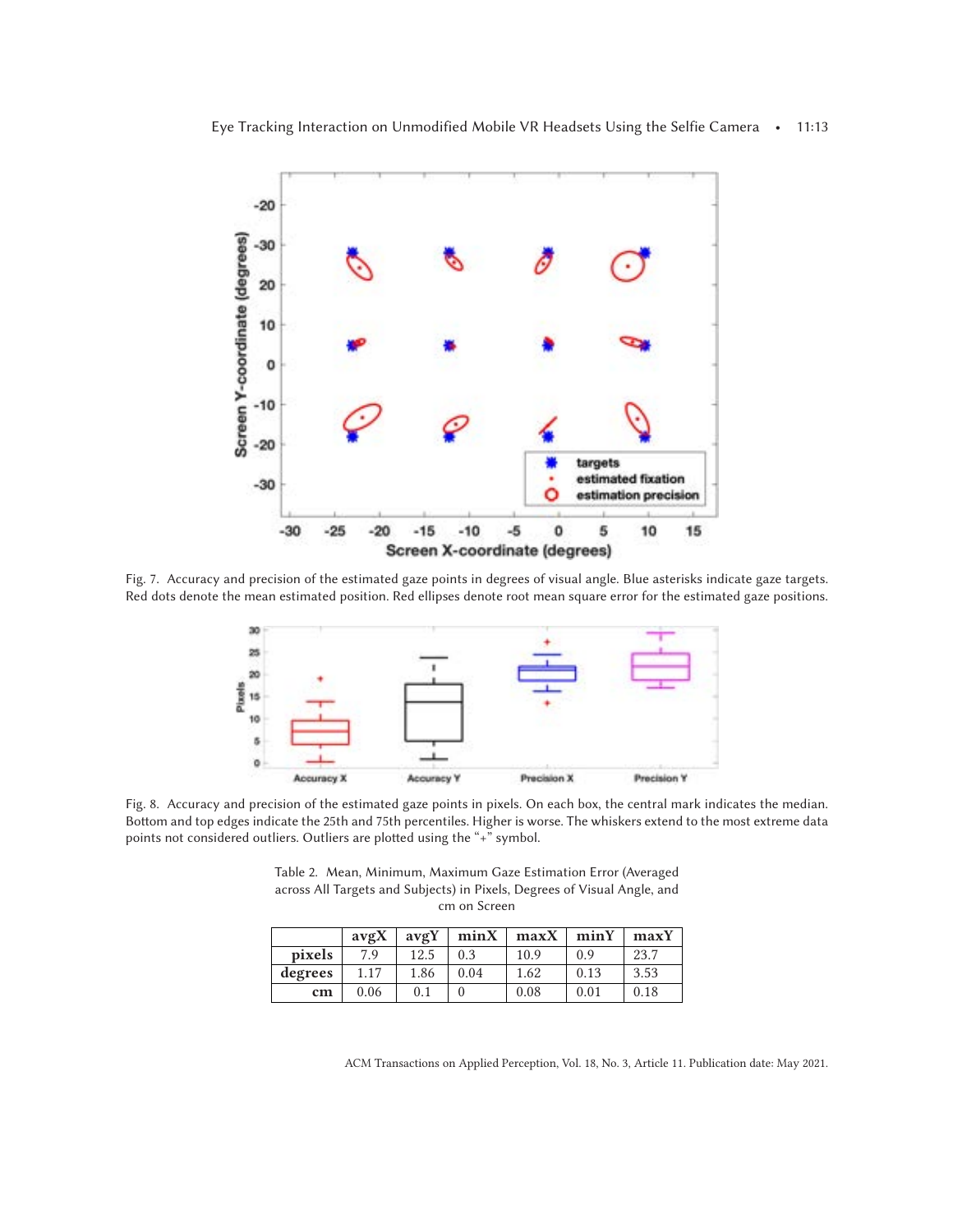#### <span id="page-13-0"></span>11:14 • P. Drakopoulos et al.

|                 | avgX   | avgY   | minX     | maxX    | minY     | maxY    |
|-----------------|--------|--------|----------|---------|----------|---------|
| P <sub>1</sub>  | 0.4419 | 0.8974 | $\Omega$ | 1.8053  | $\theta$ | 6.2620  |
| P <sub>2</sub>  | 3.8657 | 3.4382 | 0.0186   | 15.5288 | 0.6789   | 8.4543  |
| P <sub>3</sub>  | 2.1463 | 1.7489 | 0.0461   | 9.9941  | 0        | 7.8432  |
| P4              | 2.5499 | 3.6846 | 0.5128   | 6.5836  | 0.2328   | 8.1267  |
| P5              | 1.9930 | 1.6264 | $\Omega$ | 14.3166 | 0.0935   | 6.4079  |
| <b>P6</b>       | 0.2685 | 0.8367 | $\Omega$ | 0.9539  | 0.0081   | 3.7304  |
| P7              | 0.9887 | 1.0135 | 0.0646   | 3.4018  | 0.0644   | 3.1764  |
| P8              | 1.9677 | 2.8553 | 0.0656   | 4.8081  | 0.1452   | 6.6017  |
| P9              | 0.8042 | 2.2598 | 0.0092   | 1.6829  | 0.1186   | 6.5690  |
| <b>P10</b>      | 1.9303 | 1.7936 | 0        | 7.2897  | 0.0581   | 7.3437  |
| <b>P11</b>      | 1.1453 | 2.3978 | $\Omega$ | 4.8214  | $\Omega$ | 6.1706  |
| <b>P12</b>      | 0.8517 | 1.5673 | 0.0631   | 2.9059  | 0.3189   | 3.3240  |
| P <sub>13</sub> | 1.5501 | 1.5713 | 0.1661   | 2.9407  | 0.0218   | 4.8277  |
| P <sub>14</sub> | 1.4538 | 3.6420 | 0        | 4.9255  | 0.8184   | 6.1966  |
| P <sub>15</sub> | 4.9873 | 5.2571 | 0.0342   | 12.5118 | 0.5354   | 13.4429 |
| P <sub>16</sub> | 4.3012 | 3.3915 | 0.2338   | 10.8940 | 0.0427   | 8.4977  |

Table 3. Mean, Minimum and Maximum Gaze Estimation Error in Degrees of Visual Angle per Participant

visual angles we first estimated the iPhone's pixel size in meters as 0.0254/326, since the iPhone 6S display has a resolution of 326 ppi. Then used the standard formula:

$$
visualAngle = 2 * arctan \frac{\#pixels * pixelsize}{2 * distanceToScreen} = 2 * arctan \frac{\#pixels * 7.79 * 10^{-5}}{0.06} = 2 * arctan(\#pixels * 0.0012986).
$$
\n(4)

Sample averaging did not have a significant effect on precision. In our 30-Hz tracking, given that 30 samples per second are processed, 8-sample averaging results in less then  $\frac{1}{3}$  of a second (8/30 = 0.266 s) delay for the gaze point to shift to the latest estimated gaze position. Given that our eye tracking method is intended to be used as a means of user interaction, not for taking ground truth measurements, e.g., for research purposes, this simple computationally inexpensive technique acts as a low-pass filter, with the negligible drawback of introducing a barely noticeable delay in updating the gaze point. Additionally, it should be noted that if a sample yields a low confidence value, e.g., due to a blink, then it is excluded from the averaging window.

An one-way ANOVA was conducted to compare the effect of the averaging window *Ns* on gaze estimation error for  $Ns = 1$ , 8 and 12. There was not a significant effect of the averaging window size at the  $p < .05$  level for the three conditions  $[F(3, 12) = 22.1, p = 0.27]$ .

*5.1.5 Discussion.* Experiment 1 examines the accuracy and precision of our front camera, mobile eye tracker, deployed without specially coated lenses, external IR light, IR cameras or other modifications. Our eye tracker performs best and similarly to eye trackers in commercial VR headsets when the eyes move in the central part of the headset's FoV (about 20◦ of visual angle). In a recent study, the accuracy and precision of gaze estimates in head-restrained conditions for the HTC Vive Pro Eye were evaluated [\[36,](#page-18-0) [37\]](#page-18-0). Average accuracy over 50 degrees of the visual field was 4.16◦, SD: 3.23 while the precision had a mean of 2.17◦, SD: 0.75. In the central part of the visual field with which we compare, accuracy for the HTC Vive Pro was 2.26◦, SD: 0.73. For our mobile VR method, in the *x*-axis the mean accuracy across all targets was 1.17◦. In the *y*-axis the mean accuracy across all targets was 1.86◦. Therefore, it is shown that, indeed, our mobile VR system's precision and accuracy in the central FoV is similar to that of commercial systems in the central FoV.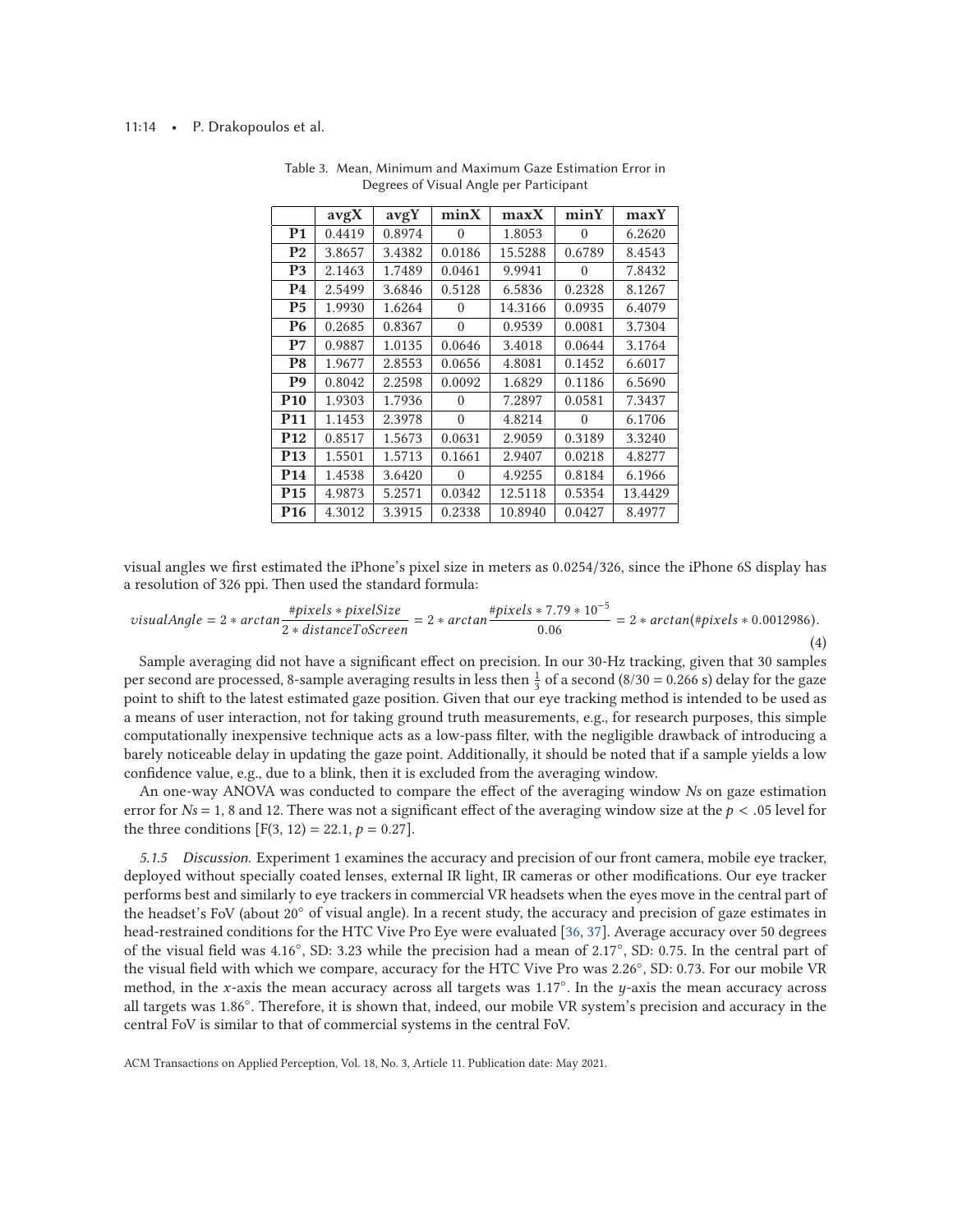<span id="page-14-0"></span>Results consistently demonstrate a slightly higher accuracy on the *x*-axis than on the *y*-axis. We have two, potentially inter-related, hypotheses about the slightly higher accuracy on the *x*-axis: (i) Due to the relative position between the selfie camera and the eye and due to the aspect ratio of the screen, the movement of the eye on the *x*-axis traces a greater distance compared to the eye's movement on the *y*-axis. Movement on the *x*-axis, therefore, can be discriminated better by the image processing pipeline. (ii) Due to the aspect ratio of the camera, having a higher resolution available in the *x*-axis results to a higher discrimination ability compared to the *y*-axis.

Mean accuracy and precision decreases with eccentricity (Figure [7\)](#page-12-0). This is expected and does not affect tracking much, as the users usually move their head instead of their eyes for visual angles larger than 20◦ [\[33\]](#page-18-0). In Section 5.1.6, we provide guidelines for GUI design that, taking the system's accuracy into account, minimize false positive or false negative interactions with GUI elements.

For our proof-of-concept implementation we opted to test our system on the oldest smartphone that we could use, an iPhone 6S (manufactured 2015). During real-time evaluation we observed an average CPU usage of 54% (as reported by XCode) for this device, which showcases the computational efficiency of our system. Image processing operations are accelerated by approximately 5 × times on a relatively newer device (iPhone Xs, Hexa-core  $(2 \times 2.5 \text{ GHz} + 4 \times 1.6 \text{ GHz})$ ) in comparison to the iPhone 6s employed (dual-core 1.84 GHz). Image acquisition performance is marginally improved by 2.73 ms (12.87 ms vs. 15.6 ms). Overall end-to-end latency is 5 ms lower on the iPhone Xs. These measurements were acquired with the same settings for both phones and  $360 \times 480$ input image resolution. Temporal averaging of samples did not improve accuracy nor precision (Section [5.1.4\)](#page-11-0), regardless of using 1, 8, or 12 samples. Still, we recommend that 8 samples are averaged instead of no averaging, as this eliminates sudden jumps in tracking due to, e.g., blinks.

During Experiment 1, we trust that the users were actually gazing targets as instructed. Users not accurately fixating on targets, resulting to human error, would only further decrease the accuracy and precision measures of our system. It was noted that the system's accuracy is highly sensitive to changes in the VR headset's relative position with respect to the head. The headset must be firmly mounted onto the user's head so that it does not move much during usage. This is feasible and was not an issue during user testing. Only the left eye is tracked based on the smartphone's camera location, therefore, there is no binocular tracking, thus, no depth acquisition.

*5.1.6 UI and Content Design Guidelines.* Tracking accuracy and precision directly relate to the acceptable size of any region (target) in a user interface that the system should recognize if the user fixates on, e.g., a GUI button. A strict estimate would be to require at least 95% of the expected fixations to fall inside a target region [\[9\]](#page-17-0). We obtained a different accuracy score in the *X* and *Y* axes and as such we will estimate a different recommended target/button size for each dimension. Given that 95% of values lie within two standard deviations of the mean for normally distributed data, the suggested  $S_{width}$  and  $S_{height}$  of the GUI elements should be at least 99 px ( $\approx 0.8$ ) cm at 326 ppi) and 125 px ( $\approx$ 1 cm at 326 ppi) respectively in the *x* and *y*-axes, according to [\[9\]](#page-17-0)

$$
S = 2 \times (lowestAccuracy + 2 \times precision),
$$
 (5)

$$
S_{width} = 2 \times (23.7 + 2 \times 19.3) \approx 125,
$$
\n(6)

$$
S_{height} = 2 \times (10.9 + 2 \times 19.3) = 99. \tag{7}
$$

#### 5.2 Experiment 2: Eye vs. Head Tracking in a VR Game

Experiment 2 compares task completion time employing our system with standard gyroscope-based head tracking to investigate if mobile eye tracking hampers user performance. Two identical VR apps were created, one employing our eye tracking pipeline and the other using standard head tracking, commonly used in "Cardboard" VR apps as the means of input. Users were asked to complete the same task in both apps for fair comparison.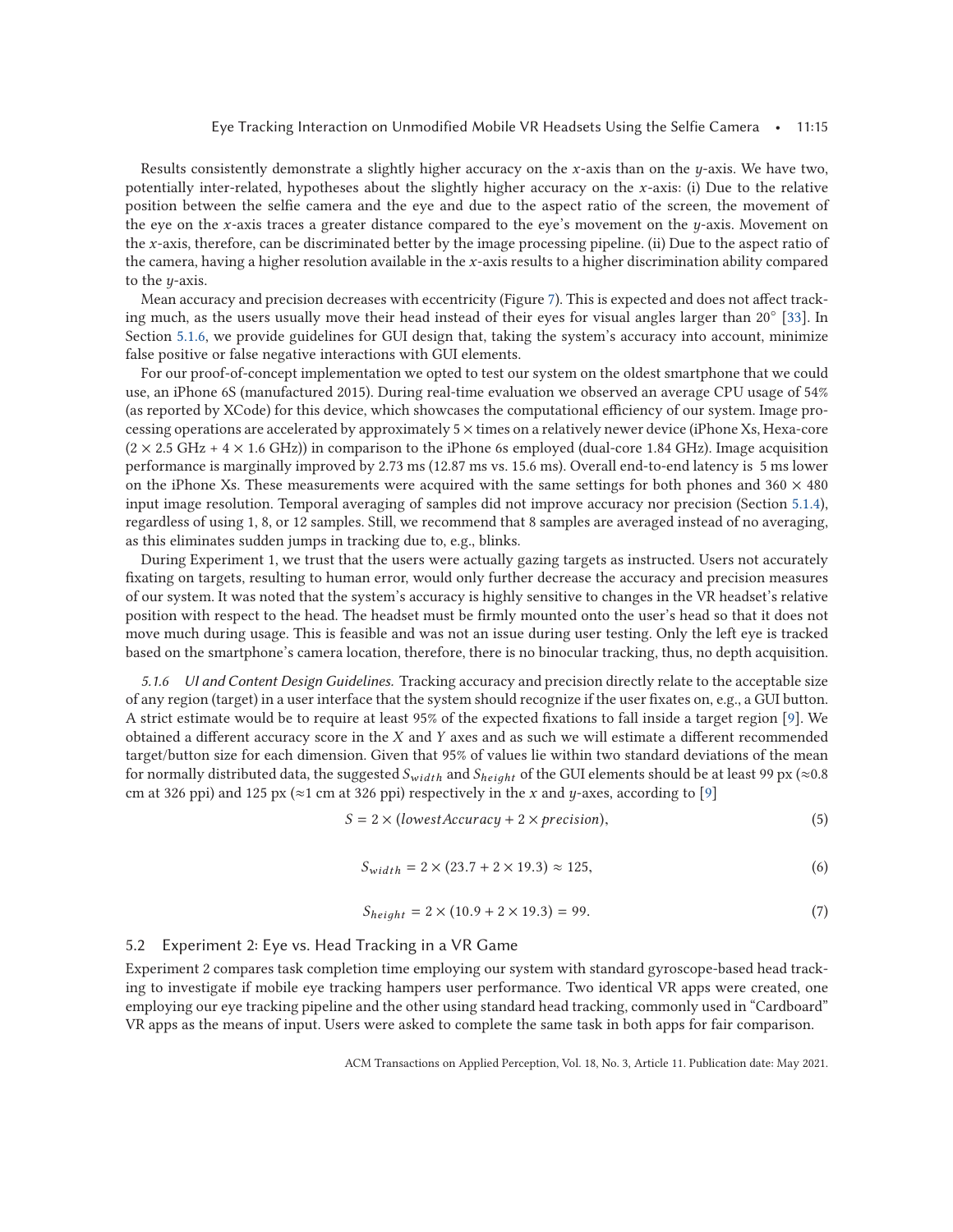#### <span id="page-15-0"></span>11:16 • P. Drakopoulos et al.



Fig. 9. Experiment 2–eye tracking (left): VR application employing our eye tracking system. Red crosses are estimated gaze points. Thin bezel of light on upper edge of screen. Experiment 2–head tracking (middle): Users position the "reticle" visible as a white dot on GUI elements by rotating/tilting their head. Use case study (right): Eye-tracked 360 VR panorama.

*5.2.1 Procedure.* We deployed a real-time eye tracking test application on our iOS device. The task emulated a simple memory test game. The application employed a VR User Interface, splitting the smartphone's screen in half and displaying four buttons to be interacted using eye gaze, as shown in Figure 9.

The users were informed that they would be wearing a HMD and were presented with a set of numbered buttons that they should memorize. Each button contained a randomly generated number, present for *t* = 2 s. Then, the numbers disappeared and the users were asked to select each button from the lowest to the highest number, as memorized. In the eye-tracked condition users were asked to fixate on the target button. They were not receiving any feedback in relation to their current gaze, i.e., there was no crosshair target. In the head-tracked condition a static pointer at the center of the screen could be controlled and aligned with the targets via head movements. The order of the two conditions was randomised. We recorded task completion time for each user. In both conditions the timer started when the first button was activated. The buttons were activated after being fixated/pointed at for 1,000 ms in both conditions (*t* ≥ 1 s) to eliminate false selections, also known as the "Midas touch problem" [\[21\]](#page-18-0).

*5.2.2 Participants.* Thirteen users (1 female, mean age 25.5, SD 4.1) were recruited from our university to participate in the experiment. We ensured that all users exhibited good tracking properties as in Experiment 1 (Section [5.1.2\)](#page-11-0).

*5.2.3 Results and Discussion.* An independent-samples*t*-test was conducted to compare task completion time between the eye-tracked and the head-tracked interface. There was not a significant difference in the completion time scores for eye-tracked ( $M = 6.9$  s,  $SD = 2.82$  s) and head-tracked ( $M = 6.88$ ,  $SD = 0.56$  s) conditions;  $t(24) =$  $0.01, p = 0.98$ . This showcases that our eye tracking module does not hamper task performance, while at the same time minimizing cumbersome head motions. We observe that the SD is greater for the eye-tracked interface. We hypothesize that this is because participants were used to head-tracked interfaces in mobile VR, as this is the de facto standard form of interaction, whereas the eye-tracked condition was a new form of interaction that they were not used to. Their lack of experience, however, can only hamper their performance, not improve it.

#### 5.3 Use Case Study: Eye Tracking in a 360 VR Panorama

We investigated perceived usability of gaze-driven interaction in a 360 VR panorama as shown in Figure 9 (right). The goal was for users to freely express their views as regards the usability of our system based on the think aloud usability evaluation methodology, as opposed to formal gathering of quantitative data as in Experiments 1 and 2.

*Apparatus and Discussion*. Several undergraduate and postgraduate computer engineering students in a university laboratory experimented with our eye-tracked VR 360 panorama viewer. The panorama viewer incorporated two gaze-driven actions: Users could look right to proceed to the next 360 image or left to go back to the previous one. Similarly to previous tasks, the user was required to fixate their gaze left or right for a short amount of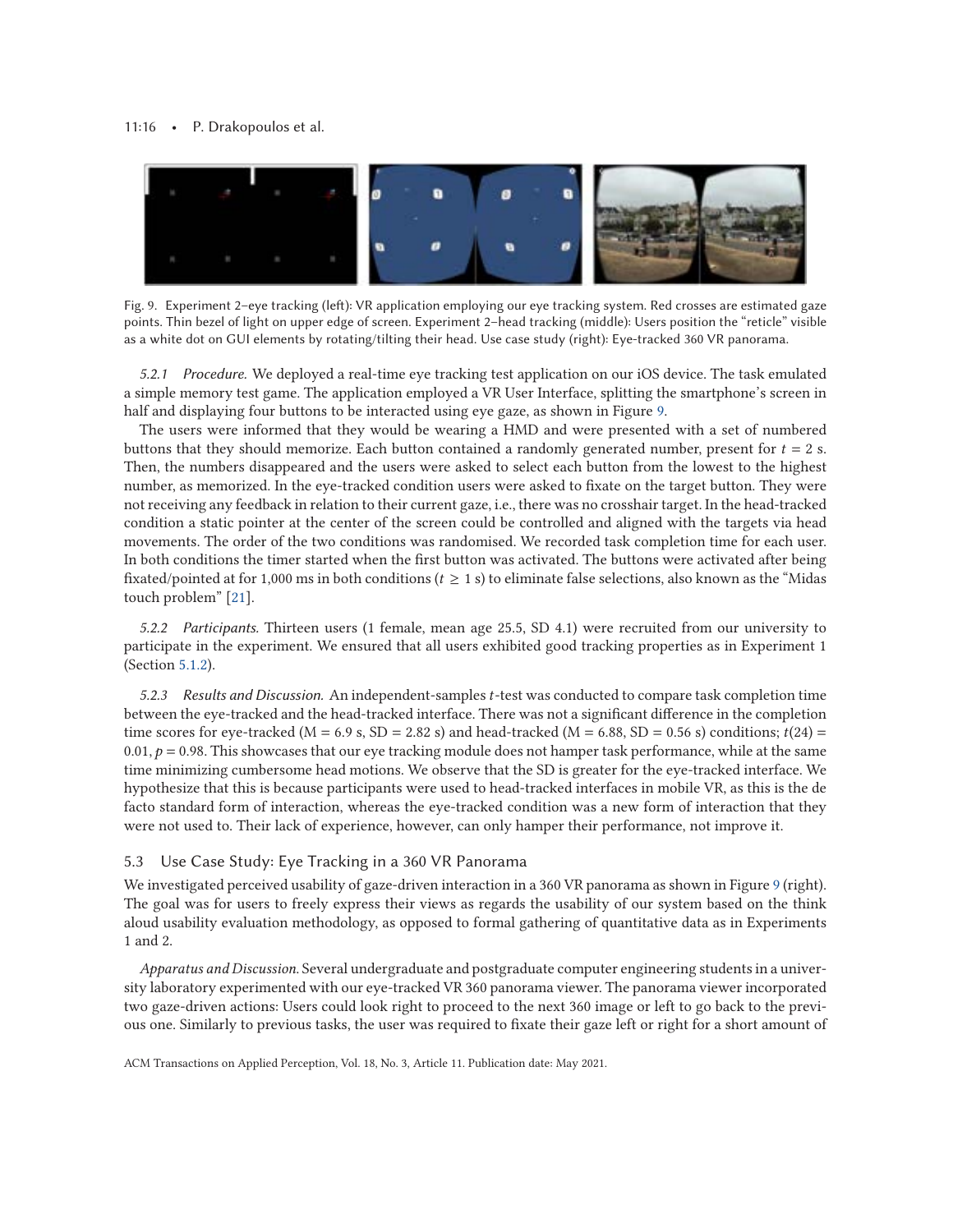time to prevent unintentional actions. Most users were able to successfully cycle between different panoramas by using their gaze. Three users with light eye color (two green-eyed and one blue-eyed) yielded lower eye-tracking accuracy than users with dark eye color. One user of unfavorable eye position leading to poor iris visibility from the smartphone's front camera was excluded from the study. We noted that when panoramas with very high contrast and color variations in small areas were present, the possibility of the eye being partially or completely occluded from reflections increased, reducing the accuracy of eye tracking.

Qualitative evaluation demonstrated that users were able to switch panoramas only by fixating on panoramas' edges, based on users' self-report while immersed in the panorama. No buttons or other UI elements, such as dots or rays, usually visible when VR controllers are employed for interaction were present. They were excited regarding the ease of use of the system. In addition, the ability to freely examine the panoramas in-between gaze-driven actions resulted in positive remarks regarding the clean interface.

# 6 CONCLUSIONS, LIMITATIONS, AND FUTURE WORK

We presented a cost-free, mobile VR eye tracking solution based on front camera image capture, able to estimate users' on-screen fixations in real time, *without* any additional hardware, infrared lighting, or other modifications such as added mirrors. Our eye tracker performs similarly to eye trackers in commercial VR headsets when the eyes move in the central part of the headset's FoV. In the *x*-axis the mean accuracy across all targets was 1.17°. In the *y*-axis the mean accuracy across all targets was 1.86°. Mean accuracy and precision decreases when drifting away from the centre of the viewer's FoV. This does not affect tracking much, as users usually move their head instead of their eyes when items of interest are placed at larger visual angles.

When using our system, users required the same time to complete a task, as when using head-tracked interaction, without the need for laborious consecutive head motions. In a 360 VR panorama, users could successfully switch between panoramas using only gaze, freely exploring the displayed content without obtrusive GUI elements such as buttons or dots, common when VR controllers are used. A general recommendation is that for robust eye tracking in mobile VR using our system, the suggested size for width and height of GUI elements to be gazed at for interaction should be at least 99 and 125 pixels, respectively, in the *x*-axis and *y*-axis. For successful mobile VR eye tracking, the used smartphone should have its front camera in such a position that the eye is visible through the headset's lens. Our pipeline is directly applicable to video-based MR, i.e., MR that overlays virtual elements over the smartphone's main camera feed pointed to the world. An additional benefit of our solution directly relates to user privacy and security. By enabling eye tracking without using IR imaging, the user's iris image is not directly usable for iris-based authentication, shown recently to be a significant security vulnerability for IR-based eye trackers [\[23\]](#page-18-0).

*Limitations*. An inherent limitation of eye tracking without IR lighting is that our system's performance depends on iris visibility through the HMD lens as a function of the displayed content. Our system maintains its accuracy regardless of poor eye illumination and the absence of infrared light and cameras. However, in cases when the displayed content becomes very bright (see Figure [10\)](#page-17-0), the reflections cast onto the lens of the HMD may partially or completely occlude the eye, decreasing prediction accuracy temporarily. Thus, the presented system optimally functions when displayed content does not include large areas of very high luminance. To keep obtrusive reflections to a minimum, avoiding extremely bright backgrounds is suggested.

*Future Work*. Future work could introduce automatically-adjusted bezel illumination. This would allow the system to adapt to, e.g., significantly different lighting conditions, thus further reducing eye tracking precision errors. We hypothesize that this could work by exploiting content characteristics to predict the expected level of eye illumination. Furthermore, the smartphone's accelerometer could be used to detect abrupt head movements that shift the headset with respect to the head. We could then initiate a swift re-calibration procedure to maintain eye tracking accuracy. Additional future work could evaluate the potential benefits of dynamically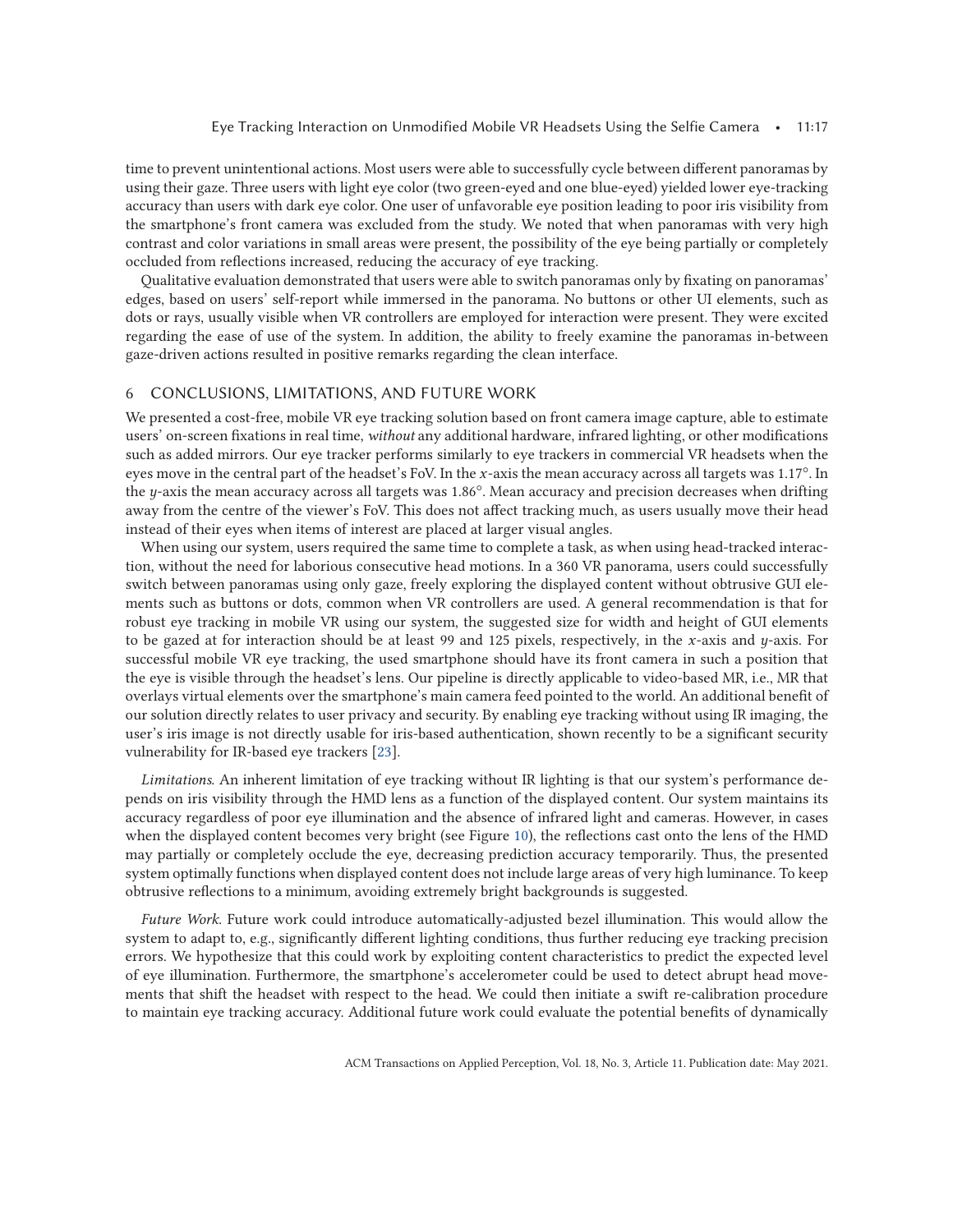<span id="page-17-0"></span>

Fig. 10. Two examples of sub-optimal content that may decrease accuracy, such as images with high intensity colors and high contrast shapes used as panoramas (see Section [5.3\)](#page-15-0). Such content inevitably produces obtrusive reflections in the raw eye images ((a) and (c)), reducing eye saliency and thus hampering accurate gaze estimation ((b) and (d)). In both cases our algorithm detected the approximate position of the iris with substantial error, due to the highlights covering the iris' edges, and thus altering its perceived shape. In cases of severe error this is reflected in the low confidence value ( $\omega$  = 52) ((a) and (b)).

adjustable algorithm thresholds per user, based on eye saliency and/or lighting conditions. For instance, if a user yields high confidence values (due to salient iris, dark eye color etc.) over a sustained time period, then *T* can be increased so that sub-optimal fits are rejected and only exceptionally accurate fits are kept (thus further improving overall accuracy). However, if a user yields low circle fitting confidence scores (due to "lazy" eyes, light eye color, unfavorable eye position in respect to the front-facing camera), then *T* could be decreased to compensate for the lack of "good fits." However, dynamically manipulating thresholds is non-trivial, due to the fact that iris saliency is dependent not only on eye morphology but also on the displayed content.

#### REFERENCES

- [1] [n.d.]. OpenCV Library. Retrieved May 1, 2020 from [https://opencv.org/.](https://opencv.org/)
- [2] [n.d.]. XCode. Retrieved September 9, 2019 from [https://developer.apple.com/xcode/.](https://developer.apple.com/xcode/)
- [3] Karan Ahuja, Rahul Islam, Varun Parashar, Kuntal Dey, Chris Harrison, and Mayank Goel. 2018. EyeSpyVR: Interactive eye sensing using off-the-shelf, smartphone-based VR headsets. *Proc. ACM Interact. Mobile Wearable Ubiq. Technol.* 2, 2 (2018), 57.
- [4] Robert W. Baloh, Andrew W. Sills, Warren E. Kumley, and Vicente Honrubia. 1975. Quantitative measurement of saccade amplitude, duration, and velocity. *Neurology* 25, 11 (1975), 1065–1065.
- [5] Gary Bradski and Adrian Kaehler. 2008. *Learning OpenCV: Computer Vision with the OpenCV Library*. O'Reilly Media, Inc.
- [6] Juan J. Cerrolaza, Arantxa Villanueva, and Rafael Cabeza. 2012. Study of polynomial mapping functions in video-oculography eye trackers. *ACM Trans. Comput.-Hum. Interact.* 19, 2 (2012), 10.
- [7] Panagiotis Drakopoulos, George Alex Koulieris, and Katerina Mania. 2020. Front camera eye tracking for mobile VR. In *Proceedings of the 2020 IEEE Conference on Virtual Reality and 3D User Interfaces Abstracts and Workshops (VRW'20)*. IEEE, 643–644.
- [8] Andrew T. Duchowski. 2018. Gaze-based interaction: A 30 year retrospective. *Comput. Graph.* 73 (2018), 59–69.
- [9] Anna Maria Feit, Shane Williams, Arturo Toledo, Ann Paradiso, Harish Kulkarni, Shaun Kane, and Meredith Ringel Morris. 2017. Toward everyday gaze input: Accuracy and precision of eye tracking and implications for design. In *Proceedings of the 2017 CHI Conference Human Factors in Computing Systems*. ACM, 1118–1130.
- [10] Martin A. Fischler and Robert C. Bolles. 1981. Random sample consensus: A paradigm for model fitting with applications to image analysis & automated cartography. *Commun. ACM* 24, 6 (1981), 381–395.
- [11] Andrew Fitzgibbon, Maurizio Pilu, and Robert B. Fisher. 1999. Direct least square fitting of ellipses. *IEEE Trans. Pattern Anal. Mach. Intell.* 21, 5 (1999), 476–480.
- [12] Wolfgang Fuhl, Thomas Kübler, Katrin Sippel, Wolfgang Rosenstiel, and Enkelejda Kasneci. 2015. Excuse: Robust pupil detection in real-world scenarios. In *Proceedings of the International Conference on Computer Analysis of Images and Patterns*. Springer, 39–51.
- [13] Wolfgang Fuhl, Thiago C. Santini, Thomas Kübler, and Enkelejda Kasneci. 2016. Else: Ellipse selection for robust pupil detection in real-world environments. In *Proceedings of the 9th Biennial ACM Symposium on Eye Tracking Research & Applications*. ACM, 123–130.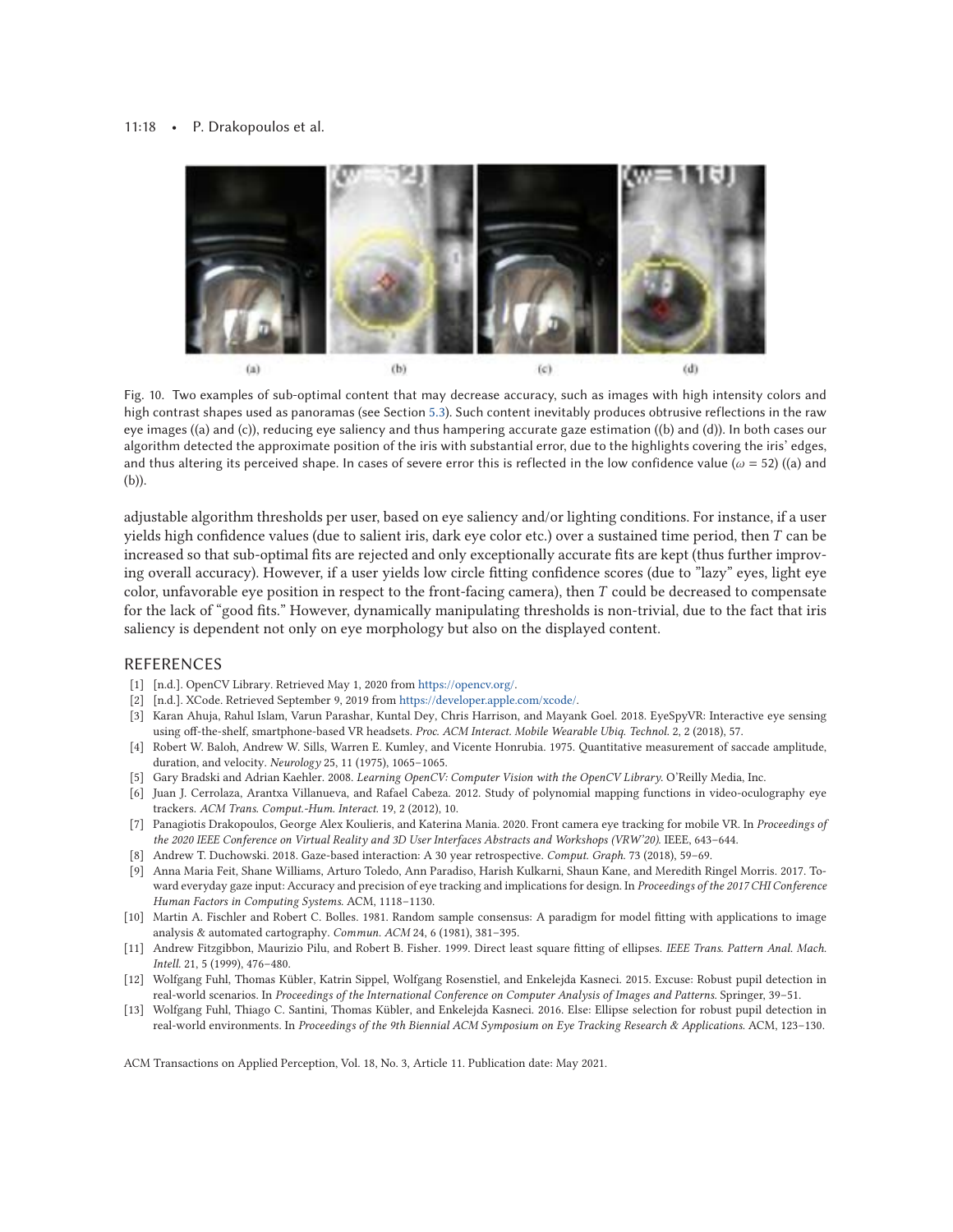#### Eye Tracking Interaction on Unmodified Mobile VR Headsets Using the Selfie Camera • 11:19

- <span id="page-18-0"></span>[14] Wenshuo Gao, Xiaoguang Zhang, Lei Yang, and Huizhong Liu. 2010. An improved Sobel edge detection. In *Proceedings of the 2010 3rd International Conference on Computer Science and Information Technology*, Vol. 5. IEEE, 67–71.
- [15] Scott W. Greenwald, Luke Loreti, Markus Funk, Ronen Zilberman, and Pattie Maes. 2016. Eye gaze tracking with google cardboard using purkinje images. In *Proceedings of the 22nd ACM Conference on Virtual Reality Software and Technology*. ACM, 19–22.
- [16] Hiroyuki Hakoda, Wataru Yamada, and Hiroyuki Manabe. 2017. Eye tracking using built-in camera for smartphone-based HMD. In *Proceedings of the 30th Annual ACM Symposium on User Interface Software and Technology (UIST'17)*. Association for Computing Machinery, Inc, 15–16.
- [17] Kenneth Holmqvist, Marcus Nyström, Richard Andersson, Richard Dewhurst, Halszka Jarodzka, and Joost Van de Weijer. 2011. *Eye Tracking: A Comprehensive Guide to Methods and Measures*. Oxford University Press, Oxford.
- [18] Anthony J. Hornof and Tim Halverson. 2002. Cleaning up systematic error in eye-tracking data by using required fixation locations. *Behav. Res. Methods Instrum. Comput.* 34, 4 (2002), 592–604.
- [19] Michael Xuelin Huang, Jiajia Li, Grace Ngai, and Hong Va Leong. 2017. Screenglint: Practical, in-situ gaze estimation on smartphones. In *Proceedings of the 2017 CHI Conference on Human Factors in Computing Systems*. ACM, 2546–2557.
- [20] John Illingworth and Josef Kittler. 1988. A survey of the Hough transform. *Comput. Vis. Graph. Image Process.* 44, 1 (1988), 87–116.
- [21] R. Jakob. 1998. The use of eye movements in human-computer interaction techniques: What you look at is what you get. In *Readings in Intelligent User Interfaces* (1998), 65–83.
- [22] Amir-Homayoun Javadi, Zahra Hakimi, Morteza Barati, Vincent Walsh, and Lili Tcheang. 2015. SET: A pupil detection method using sinusoidal approximation. *Front. Neuroeng.* 8 (2015), 4.
- [23] Brendan John, Sanjeev Koppal, and Eakta Jain. 2019. EyeVEIL: Degrading iris authentication in eye tracking headsets. In *Proceedings of the 11th ACM Symposium on Eye Tracking Research & Applications*. 1–5.
- [24] Anuradha Kar and Peter Corcoran. 2017. A review and analysis of eye-gaze estimation systems, algorithms and performance evaluation methods in consumer platforms. *IEEE Access* 5 (2017), 16495–16519.
- [25] Pawel Kasprowski, Katarzyna Hareżlak, and Mateusz Stasch. 2014. Guidelines for the eye tracker calibration using points of regard. In *Information Technologies in Biomedicine*, Vol. 4. Springer, 225–236.
- [26] Moritz Kassner, William Patera, and Andreas Bulling. 2014. Pupil: An open source platform for pervasive eye tracking and mobile gaze-based interaction. In *Proceedings of the 2014 ACM International Joint Conference on Pervasive and Ubiquitous Computing: Adjunct Publication*. ACM, 1151–1160.
- [27] Dmytro Katrychuk, Henry K. Griffith, and Oleg V. Komogortsev. 2019. Power-efficient and shift-robust eye-tracking sensor for portable VR headsets. In *Proceedings of the 11th ACM Symposium on Eye Tracking Research & Applications*. 1–8.
- [28] George Alex Koulieris, Kaan Akşit, Michael Stengel, R. K. Mantiuk, Katerina Mania, and Christian Richardt. 2019. Near-eye display and tracking technologies for virtual and augmented reality. In *Computer Graphics Forum*, Vol. 38. 493–519.
- [29] George Alex Koulieris, George Drettakis, Douglas Cunningham, and Katerina Mania. 2016. Gaze prediction using machine learning for dynamic stereo manipulation in games. In *Proceedings of the 2016 IEEE Virtual Reality (VR'16)*. IEEE, 113–120.
- [30] Kyle Krafka, Aditya Khosla, Petr Kellnhofer, Harini Kannan, Suchendra Bhandarkar, Wojciech Matusik, and Antonio Torralba. 2016. Eye tracking for everyone. In *Proceedings of the IEEE Conference on Computer Vision and Pattern Recognition*. 2176–2184.
- [31] Dongheng Li, David Winfield, and Derrick J. Parkhurst. 2005. Starburst: A hybrid algorithm for video-based eye tracking combining feature-based and model-based approaches. In *Proceedings of the 2005 IEEE Computer Society Conf. on Computer Vision and Pattern Recognition Workshops (CVPR'05)*. 79–79.
- [32] Tianxing Li, Qiang Liu, and Xia Zhou. 2017. Ultra-low power gaze tracking for virtual reality. In *Proceedings of the 15th ACM Conference on Embedded Network Sensor Systems*. 1–14.
- [33] Denis Pelisson and Alain Guillaume. 2009. *Eye-Head Coordination*. Springer, Berlin, 1545–1548. DOI:[https://doi.org/10.1007/978-3-540-](https://doi.org/10.1007/978-3-540-29678-2_3257) [29678-2\\_3257](https://doi.org/10.1007/978-3-540-29678-2_3257)
- [34] Thiago Santini, Wolfgang Fuhl, and Enkelejda Kasneci. 2018. PuRe: Robust pupil detection for real-time pervasive eye tracking. *Comput. Vis. Image Understand.* 170 (2018), 40–50.
- [35] Nikolaos Sidorakis, George Alex Koulieris, and Katerina Mania. 2015. Binocular eye-tracking for the control of a 3D immersive multimedia user interface. In *Proceedings of the 2015 IEEE 1st Workshop on Everyday Virtual Reality (WEVR'15)*. 15–18.
- [36] Alexandra Sipatchin, Siegfried Wahl, and Katharina Rifai. 2020. Accuracy and precision of the HTC VIVE PRO eye tracking in headrestrained and head-free conditions. *Invest. Ophthalmol. Vis. Sci.* 61, 7 (2020), 5071–5071.
- [37] Alexandra Sipatchin, Siegfried Wahl, and Katharina Rifai. 2020. Eye-tracking for low vision with virtual reality (VR): Testing status quo usability of the HTC Vive Pro Eye. *bioRxiv* (2020).
- [38] Dave M. Stampe. 1993. Heuristic filtering and reliable calibration methods for video-based pupil-tracking systems. *Behav. Res. Methods Instrum. Comput.* 25, 2 (1993), 137–142.
- [39] Lech Świrski, Andreas Bulling, and Neil Dodgson. 2012. Robust real-time pupil tracking in highly off-axis images. In *Proceedings of the Symposium on Eye Tracking Research and Applications*. ACM, 173–176.
- [40] Tsuji and Matsumoto. 1978. Detection of ellipses by a modified Hough transformation. *IEEE Trans. Comput.* C-27, 8 (1978), 777–781.